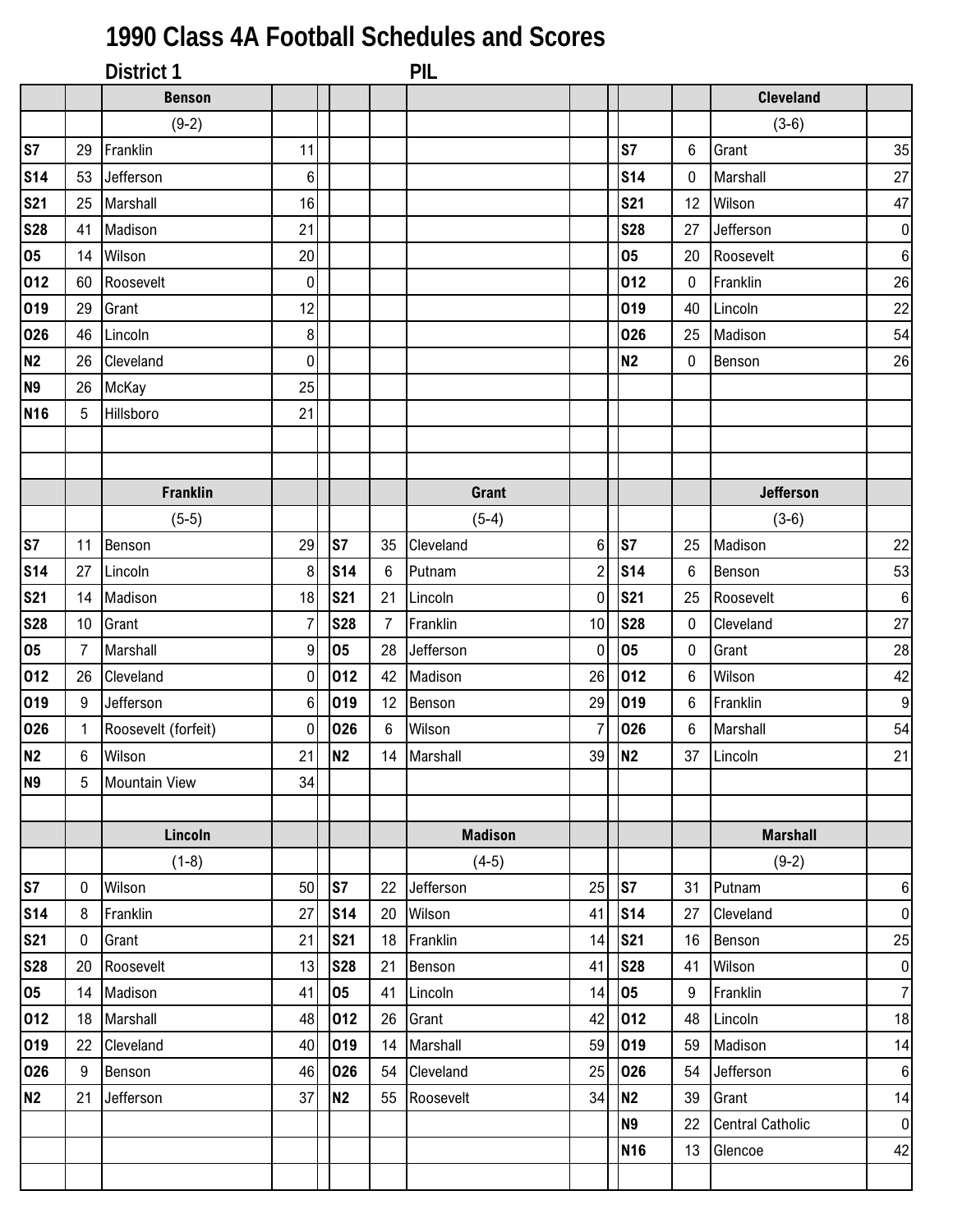|                |                  | <b>Roosevelt</b>    |                |                 |                |                     |                |                 |                | Wilson              |                  |
|----------------|------------------|---------------------|----------------|-----------------|----------------|---------------------|----------------|-----------------|----------------|---------------------|------------------|
|                |                  | $(1-8)$             |                |                 |                |                     |                |                 |                | $(9-2)$             |                  |
| S7             | $\overline{7}$   | Sandy               | 6              |                 |                |                     |                | S7              | 50             | Lincoln             | 9                |
| <b>S14</b>     | 12               | Parkrose            | 27             |                 |                |                     |                | <b>S14</b>      | 41             | Madison             | 20               |
| <b>S21</b>     | 6                | Jefferson           | 25             |                 |                |                     |                | <b>S21</b>      | 47             | Cleveland           | 12               |
| <b>S28</b>     | 13               | Lincoln             | 20             |                 |                |                     |                | <b>S28</b>      | 0              | Marshall            | 41               |
| 05             | 6                | Cleveland           | 20             |                 |                |                     |                | 05              | 20             | Benson              | 14               |
| 012            | $\boldsymbol{0}$ | Benson              | 60             |                 |                |                     |                | 012             | 42             | Jefferson           | $\boldsymbol{6}$ |
| 019            | 12               | Wilson              | 59             |                 |                |                     |                | 019             | 59             | Roosevelt           | 12               |
| 026            | $\mathbf 0$      | Franklin (forfeit)  | 1              |                 |                |                     |                | 026             | $\overline{7}$ | Grant               | 6                |
| <b>N2</b>      | 34               | Madison             | 55             |                 |                |                     |                | <b>N2</b>       | 21             | Franklin            | 6                |
|                |                  |                     |                |                 |                |                     |                | N <sub>9</sub>  | 17             | Corvallis           | $\overline{7}$   |
|                |                  |                     |                |                 |                |                     |                | <b>N16</b>      | $\overline{7}$ | Willamette          | 12               |
|                |                  |                     |                |                 |                |                     |                |                 |                |                     |                  |
|                |                  |                     |                |                 |                |                     |                |                 |                |                     |                  |
|                |                  | <b>District 2</b>   |                |                 |                | <b>Metro</b>        |                |                 |                |                     |                  |
|                |                  | Aloha               |                |                 |                |                     |                |                 |                | <b>Beaverton</b>    |                  |
|                |                  | $(2-7)$             |                |                 |                |                     |                |                 |                | $(6-5)$             |                  |
| S7             | $\mathbf 0$      | Jesuit              | 28             |                 |                |                     |                | S7              | 35             | McMinnville         | $\overline{0}$   |
| <b>S14</b>     | 9                | <b>Forest Grove</b> | 19             |                 |                |                     |                | <b>S14</b>      | 35             | Glencoe             | $\overline{0}$   |
| <b>S21</b>     | $\overline{7}$   | Beaverton           | 13             |                 |                |                     |                | <b>S21</b>      | 13             | Aloha               | $\overline{7}$   |
| <b>S28</b>     | 14               | Hillsboro           | 35             |                 |                |                     |                | <b>S28</b>      | $\overline{7}$ | Jesuit              | 28               |
| 05             | 14               | Sunset              | 42             |                 |                |                     |                | 05              | 14             | <b>Forest Grove</b> | $6 \mid$         |
| 012            | 24               | Newberg             | 31             |                 |                |                     |                | 012             | 14             | Tigard              | 34               |
| 019            | 23               | McMinnville         | 22             |                 |                |                     |                | 019             | 21             | Hillsboro           | 31               |
| 026            | 19               | Glencoe             | 16             |                 |                |                     |                | 026             | 21             | Sunset              | 24               |
| N <sub>2</sub> |                  | 14 Tigard           | 35             |                 |                |                     |                | N <sub>2</sub>  |                | 14 Newberg          | 7                |
|                |                  |                     |                |                 |                |                     |                | N <sub>9</sub>  | 26             | South Salem (ot)    | 23               |
|                |                  |                     |                |                 |                |                     |                | N <sub>16</sub> | 22             | Ashland             | 29               |
|                |                  |                     |                |                 |                |                     |                |                 |                |                     |                  |
|                |                  | <b>Forest Grove</b> |                |                 |                | Glencoe             |                |                 |                | <b>Hillsboro</b>    |                  |
|                |                  | $(2-7)$             |                |                 |                | $(7-5)$             |                |                 |                | $(7-5)$             |                  |
| S7             | 13               | Glencoe             | 26             | S7              | 26             | <b>Forest Grove</b> | 13             | $\sqrt{S}$      | 34             | Newberg             | DT) 28           |
| <b>S14</b>     | 19               | Aloha               | $\overline{9}$ | S <sub>14</sub> | $\mathbf 0$    | Beaverton           | 35             | S <sub>14</sub> | 21             | McMinnville         | 18               |
| <b>S21</b>     | 0                | Jesuit              | 14             | <b>S21</b>      | 15             | Hillsboro           | 12             | <b>S21</b>      | 12             | Glencoe             | 15               |
| <b>S28</b>     | $\overline{7}$   | Tigard              | 35             | <b>S28</b>      | 14             | Sunset              | 35             | <b>S28</b>      | 35             | Aloha               | 14               |
| 05             | 6                | Beaverton           | 14             | 05              |                | 21 Newberg          | 17             | 05              | 15             | Jesuit              | 19               |
| 012            | 12               | Hillsboro           | 34             | 012             | 41             | McMinnville         | 14             | 012             | 34             | <b>Forest Grove</b> | 12               |
| 019            | 14               | Sunset              | 38             | 019             | $\overline{7}$ | <b>Tigard</b>       | 35             | 019             | 31             | Beaverton           | 21               |
| 026            | $\overline{7}$   | Newberg             | 23             | 026             |                | 16 Aloha            | 19             | 026             | 13             | Tigard              | 35               |
| N <sub>2</sub> | 18               | McMinnville         | 12             | N <sub>2</sub>  |                | 10 Jesuit           | $\overline{7}$ | N <sub>2</sub>  | 13             | Sunset              | 39               |
|                |                  |                     |                | N <sub>9</sub>  |                | 27 North Bend       | 18             | N <sub>9</sub>  | 34             | Marshfield          | 14               |
|                |                  |                     |                | <b>N16</b>      | 42             | Marshall            | 13             | N <sub>16</sub> | 21             | Benson              | 5                |
|                |                  |                     |                | <b>N23</b>      |                | 20 Ashland          | 28             | <b>N23</b>      | $\mathbf 0$    | Roseburg            | 34               |
|                |                  |                     |                |                 |                |                     |                |                 |                |                     |                  |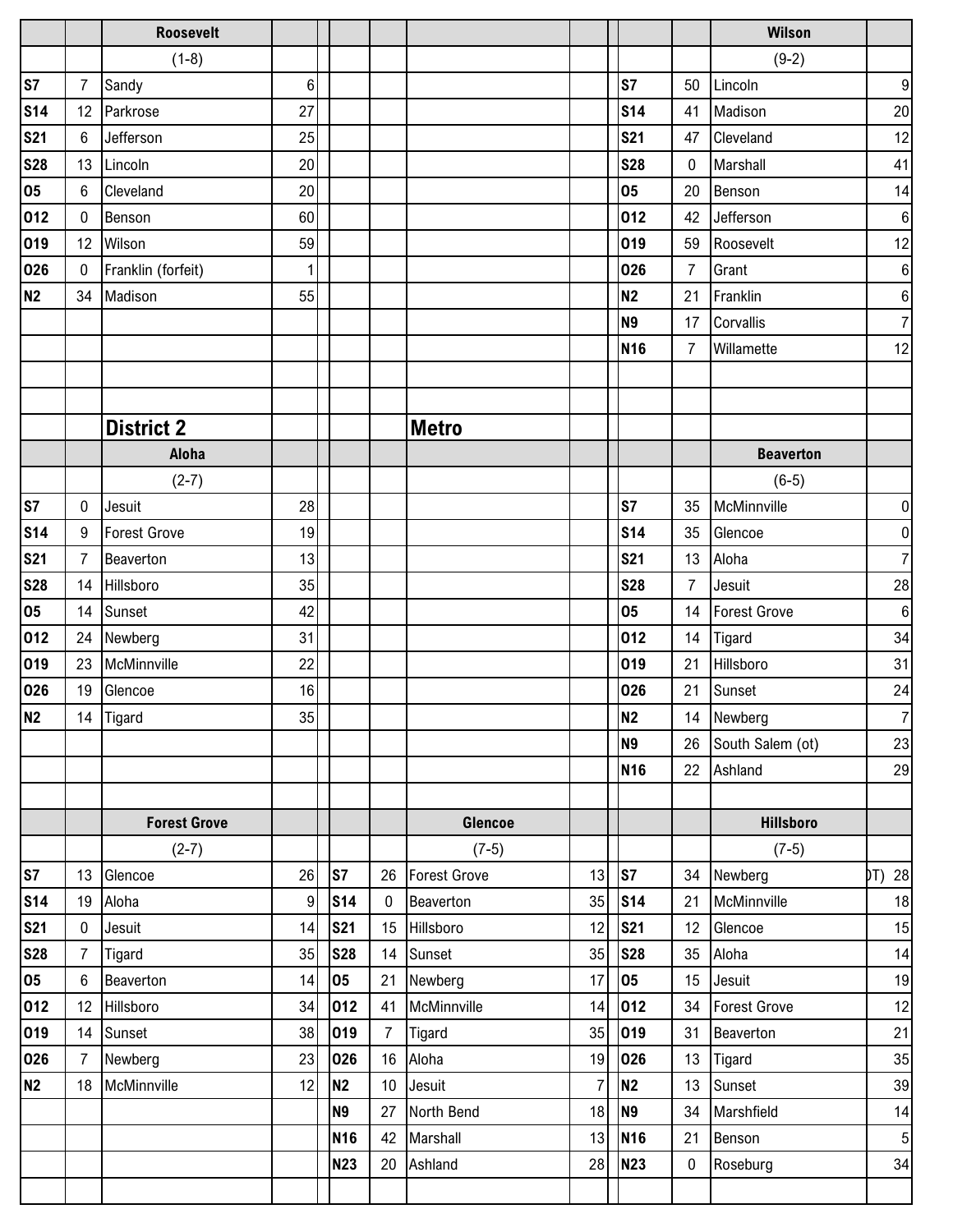|                 |                | <b>Jesuit</b>           |             |                 |              | <b>McMinnville</b>      |                |                 |                | <b>Newberg</b>          |                  |
|-----------------|----------------|-------------------------|-------------|-----------------|--------------|-------------------------|----------------|-----------------|----------------|-------------------------|------------------|
|                 |                | $(4-5)$                 |             |                 |              | $(1-8)$                 |                |                 |                | $(4-5)$                 |                  |
| S7              | 28             | Aloha                   | $\mathbf 0$ | S7              | $\mathbf{0}$ | Beaverton               | 35             | S7              | 28             | Hillsboro (ot)          | 34               |
| <b>S14</b>      | $\mathbf 0$    | Tigard                  | 24          | <b>S14</b>      | 18           | Hillsboro               | 21             | <b>S14</b>      | 6              | Sunset                  | 22               |
| <b>S21</b>      | 14             | <b>Forest Grove</b>     | $\pmb{0}$   | <b>S21</b>      | 6            | Sunset                  | 41             | <b>S21</b>      | $\overline{7}$ | Tigard                  | 38               |
| <b>S28</b>      | 28             | Beaverton               | 7           | <b>S28</b>      | $\mathbf{0}$ | Newberg                 | 49             | <b>S28</b>      | 49             | McMinnville             | $\overline{0}$   |
| 05              | 19             | Hillsboro               | 15          | 05              | 0            | Tigard                  | 42             | 05              | 17             | Glencoe                 | 21               |
| 012             | 22             | Sunset                  | 27          | 012             | 14           | Glencoe                 | 41             | 012             | 31             | Aloha                   | 24               |
| 019             | $\overline{7}$ | Newberg                 | 28          | 019             | 22           | Aloha                   | 23             | 019             | 28             | Jesuit                  | $\overline{7}$   |
| 026             | 20             | McMinnville             | 24          | 026             | 24           | Jesuit                  | 20             | 026             | 23             | <b>Forest Grove</b>     | $\overline{7}$   |
| N2              | 7              | Glencoe                 | 10          | <b>N2</b>       | 12           | <b>Forest Grove</b>     | 18             | <b>N2</b>       | $\overline{7}$ | Beaverton               | 14               |
|                 |                |                         |             |                 |              |                         |                |                 |                |                         |                  |
|                 |                |                         |             |                 |              |                         |                |                 |                |                         |                  |
|                 |                | <b>Sunset</b>           |             |                 |              |                         |                |                 |                | <b>Tigard</b>           |                  |
|                 |                | $(12-1)$                |             |                 |              |                         |                |                 |                | $(12-1-1)$              |                  |
| S7              | 16             | Tigard                  | 7           |                 |              |                         |                | S7              | $\overline{7}$ | Sunset                  | 16               |
| <b>S14</b>      | 22             | Newberg                 | 6           |                 |              |                         |                | <b>S14</b>      | 24             | Jesuit                  | $\overline{0}$   |
| <b>S21</b>      | 41             | McMinnville             | 6           |                 |              |                         |                | <b>S21</b>      | 38             | Newberg                 | $\overline{7}$   |
| <b>S28</b>      | 35             | Glencoe                 | 14          |                 |              |                         |                | <b>S28</b>      | 35             | Forest Grove            | $7\overline{ }$  |
| 05              | 42             | Aloha                   | 14          |                 |              |                         |                | 05              | 42             | McMinnville             | $\overline{0}$   |
| 012             | 27             | Jesuit                  | 22          |                 |              |                         |                | 012             | 34             | Beaverton               | 14               |
| 019             | 38             | <b>Forest Grove</b>     | 14          |                 |              |                         |                | 019             | 35             | Glencoe                 | 7                |
| 026             | 24             | Beaverton               | 21          |                 |              |                         |                | 026             | 35             | Hillsboro               | 13               |
| <b>N2</b>       | 39             | Hillsboro               | 13          |                 |              |                         |                | N <sub>2</sub>  | 35             | Aloha                   | 14               |
| N <sub>9</sub>  | 44             | Eagle Point             | 24          |                 |              |                         |                | N <sub>9</sub>  | 34             | Sheldon                 | 13               |
| N <sub>16</sub> | 40             | La Grande               | 21          |                 |              |                         |                | N <sub>16</sub> | $\overline{7}$ | Gresham                 | $\mathbf{3}$     |
| <b>N23</b>      | 28             | Willamette              | 21          |                 |              |                         |                | <b>N23</b>      | 42             | Oregon City             | 13               |
| <b>N30</b>      | 0              | Roseburg                | 37          |                 |              |                         |                | <b>N30</b>      | 21             | Ashland                 | $\boldsymbol{6}$ |
|                 |                |                         |             |                 |              |                         |                | D <sub>6</sub>  | 14             | Roseburg                | 14               |
|                 |                |                         |             |                 |              |                         |                |                 |                |                         |                  |
|                 |                |                         |             |                 |              |                         |                |                 |                |                         |                  |
|                 |                | <b>District 3</b>       |             |                 |              | Mt. Hood                |                |                 |                |                         |                  |
|                 |                | <b>Barlow</b>           |             |                 |              | <b>Centennial</b>       |                |                 |                | <b>Central Catholic</b> |                  |
|                 |                | $(4-5)$                 |             |                 |              | $(3-6)$                 |                |                 |                | $(5-5)$                 |                  |
| S7              | 19             | Clackamas               | 3           | S7              | 14           | Putnam                  | 34             | S7              |                | 14 Oregon City          | 12               |
| <b>S14</b>      | 0              | Milwaukie               | 18          | S <sub>14</sub> |              | 20 Lake Oswego          | 37             | S <sub>14</sub> | 20             | Canby                   | 26               |
| <b>S21</b>      | 23             | David Douglas           | $\bf 8$     | <b>S21</b>      |              | 25 Reynolds             | 38             | <b>S21</b>      | 6              | Reynolds                | 18               |
| <b>S28</b>      | 10             | Reynolds                | 22          | <b>S28</b>      | 17           | David Douglas           | 20             | <b>S28</b>      | 17             | Sandy                   | $\,6$            |
| 05              | 35             | Centennial              | 21          | 05              | 39           | <b>Central Catholic</b> | 19             | 05              | 14             | David Douglas           | 22               |
| 012             | 14             | <b>Central Catholic</b> | 22          | 012             | 28           | Parkrose                | $\overline{7}$ | 012             | 22             | Barlow                  | 14               |
| 019             | 14             | Parkrose                | 16          | 019             | $\mathbf 0$  | Gresham                 | 41             | 019             | 15             | Gresham                 | 23               |
| 026             | 34             | Sandy                   | $\mathbf 0$ | 026             | 20           | <b>Barlow</b>           | 42             | 026             | 28             | Parkrose                | 6                |
| <b>N2</b>       | 0              | Gresham                 | 21          | N <sub>2</sub>  | 14           | Sandy                   | $\mathbf 0$    | <b>N2</b>       | 17             | Centennial              | 0                |
|                 |                |                         |             |                 |              |                         |                | N <sub>9</sub>  | 0              | Marshall                | 22               |
|                 |                |                         |             |                 |              |                         |                |                 |                |                         |                  |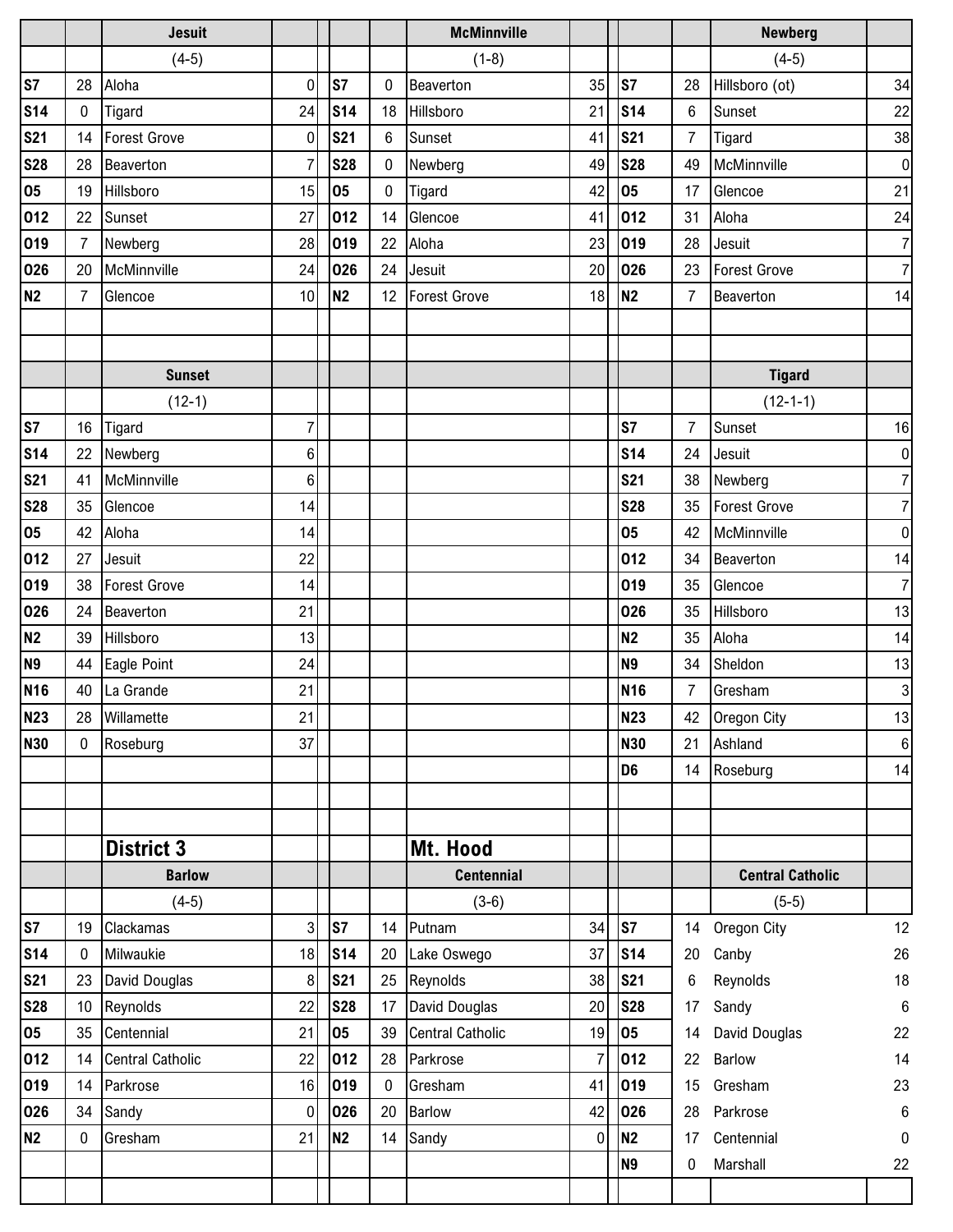|                |                | <b>David Douglas</b>    |                       |                |                |                         |                  |                 |                | Gresham                 |                |
|----------------|----------------|-------------------------|-----------------------|----------------|----------------|-------------------------|------------------|-----------------|----------------|-------------------------|----------------|
|                |                | $(5-5)$                 |                       |                |                |                         |                  |                 |                | $(10-1)$                |                |
| S7             | 6              | <b>West Linn</b>        | 35                    |                |                |                         |                  | S7              | 12             | <b>Crook County</b>     | $\pmb{0}$      |
| <b>S14</b>     | 6              | Lakeridge               | 33                    |                |                |                         |                  | <b>S14</b>      | 43             | <b>West Linn</b>        | 27             |
| <b>S21</b>     | 8              | <b>Barlow</b>           | 23                    |                |                |                         |                  | <b>S21</b>      | 46             | Sandy                   | $\overline{0}$ |
| <b>S28</b>     | 26             | Parkrose                | 14                    |                |                |                         |                  | <b>S28</b>      | 24             | Centennial              | 17             |
| 05             | 22             | <b>Central Catholic</b> | 14                    |                |                |                         |                  | 05              | 27             | Parkrose                | 10             |
| 012            | 6              | Gresham                 | 46                    |                |                |                         |                  | 012             | 46             | David Douglas           | $\bf 6$        |
| 019            | 23             | Sandy                   | 14                    |                |                |                         |                  | 019             | 23             | <b>Central Catholic</b> | 15             |
| 026            | 15             | Centennial              | 7                     |                |                |                         |                  | 026             | 14             | Reynolds                | $\overline{7}$ |
| N <sub>2</sub> | 14             | Reynolds                | $\overline{7}$        |                |                |                         |                  | <b>N2</b>       | 21             | <b>Barlow</b>           | $\overline{0}$ |
| <b>N9</b>      | 6              | <b>Bend</b>             | 20                    |                |                |                         |                  | <b>N9</b>       | 37             | Sprague                 | 11             |
|                |                |                         |                       |                |                |                         |                  | N <sub>16</sub> | 3              | Tigard                  | $\overline{7}$ |
|                |                |                         |                       |                |                |                         |                  |                 |                |                         |                |
|                |                |                         |                       |                |                |                         |                  |                 |                |                         |                |
|                |                | <b>Parkrose</b>         |                       |                |                | <b>Reynolds</b>         |                  |                 |                | <b>Sandy</b>            |                |
|                |                | $(4-5)$                 |                       |                |                | $(6-4)$                 |                  |                 |                | $(0-9)$                 |                |
| S7             | 13             | Lake Oswego             | $\overline{7}$<br>OT) | S7             | 6              | Lakeridge               | 18               | S7              | $\,6$          | Roosevelt               | $\overline{7}$ |
| <b>S14</b>     | 27             | Roosevelt               | 12                    | <b>S14</b>     | 21             | Oregon City             | $\,6$            | <b>S14</b>      | 6              | Lake Oswego             | 36             |
| <b>S21</b>     | $\overline{7}$ | Centennial              | 28                    | <b>S21</b>     | 18             | <b>Central Catholic</b> | $\,6$            | <b>S21</b>      | $\pmb{0}$      | Gresham                 | 46             |
| <b>S28</b>     | 14             | David Douglas           | 26                    | <b>S28</b>     | 22             | Barlow                  | 10               | <b>S28</b>      | $\,6$          | <b>Central Catholic</b> | 17             |
| 05             | 10             | Gresham                 | 27                    | 05             | 29             | Sandy                   | 14               | 05              | 14             | Reynolds                | 29             |
| 012            | $\mathbf{0}$   | Reynolds                | 28                    | 012            | 28             | Parkrose                | $\boldsymbol{0}$ | 012             | 6              | Centennial              | 36             |
| 019            | 16             | <b>Barlow</b>           | 14                    | 019            | 30             | Centennial              | 8                | 019             | 14             | David Douglas           | 23             |
| 026            | 6              | <b>Central Catholic</b> | 28                    | 026            | $\overline{7}$ | Gresham                 | 14               | 026             | 0              | Barlow                  | 34             |
| N2             | 20             | Sandy                   | 18                    | <b>N2</b>      | 7              | <b>David Douglas</b>    | 14               | <b>N2</b>       | 18             | Parkrose                | 20             |
|                |                |                         |                       | N <sub>9</sub> |                | 27 La Grande            | (2 OT) 33        |                 |                |                         |                |
|                |                |                         |                       |                |                |                         |                  |                 |                |                         |                |
|                |                |                         |                       |                |                |                         |                  |                 |                |                         |                |
|                |                | <b>District 4</b>       |                       |                |                | <b>Three Rivers</b>     |                  |                 |                |                         |                |
|                |                | Canby                   |                       |                |                | <b>Clackamas</b>        |                  |                 |                | Lake Oswego             |                |
|                |                | $(9-1)$                 |                       |                |                | $(0-9)$                 |                  |                 |                | $(4-5)$                 |                |
| S7             | 31             | Redmond                 | $\boldsymbol{0}$      | S7             | 3              | Barlow                  | 19               | S7              | $\overline{7}$ | Parkrose (2 ot)         | 13             |
| <b>S14</b>     | 26             | <b>Central Catholic</b> | 20 <sub>l</sub>       | <b>S14</b>     | 6              | Centennial              | 31               | S <sub>14</sub> | 36             | Sandy                   | $6 \mid$       |
| <b>S21</b>     | 57             | Lake Oswego             | $\pmb{0}$             | <b>S21</b>     | 13             | Putnam                  | 41               | <b>S21</b>      | 0              | Canby                   | 57             |
| <b>S28</b>     | 46             | Putnam                  | 7                     | <b>S28</b>     | 13             | Lake Oswego             | 18               | <b>S28</b>      | 18             | Clackamas               | 13             |
| 05             | 35             | <b>West Linn</b>        | 17                    | 05             | $\mathbf 0$    | Lakeridge               | 48               | 05              | 12             | Oregon City             | 20             |
| 012            | 31             | Milwaukie               | 18                    | 012            | 0              | Oregon City             | 45               | 012             | 14             | Lakeridge               | 48             |
| 019            | 13             | Oregon City             | 9                     | 019            | 14             | <b>West Linn</b>        | 33               | 019             | 8              | Milwaukie               | 28             |
| 026            | 10             | Lakeridge               | 7                     | 026            | 3              | Milwaukie               | 40               | 026             | 13             | <b>West Linn</b>        | 12             |
| N <sub>2</sub> | 50             | Clackamas               | 6                     | <b>N2</b>      | 6              | Clackamas               | 50               | N <sub>2</sub>  | 20             | Putnam                  | 19             |
| <b>N9</b>      | 33             | Willamette              | 36                    |                |                |                         |                  |                 |                |                         |                |
|                |                |                         |                       |                |                |                         |                  |                 |                |                         |                |
|                |                |                         |                       |                |                |                         |                  |                 |                |                         |                |
|                |                |                         |                       |                |                |                         |                  |                 |                |                         |                |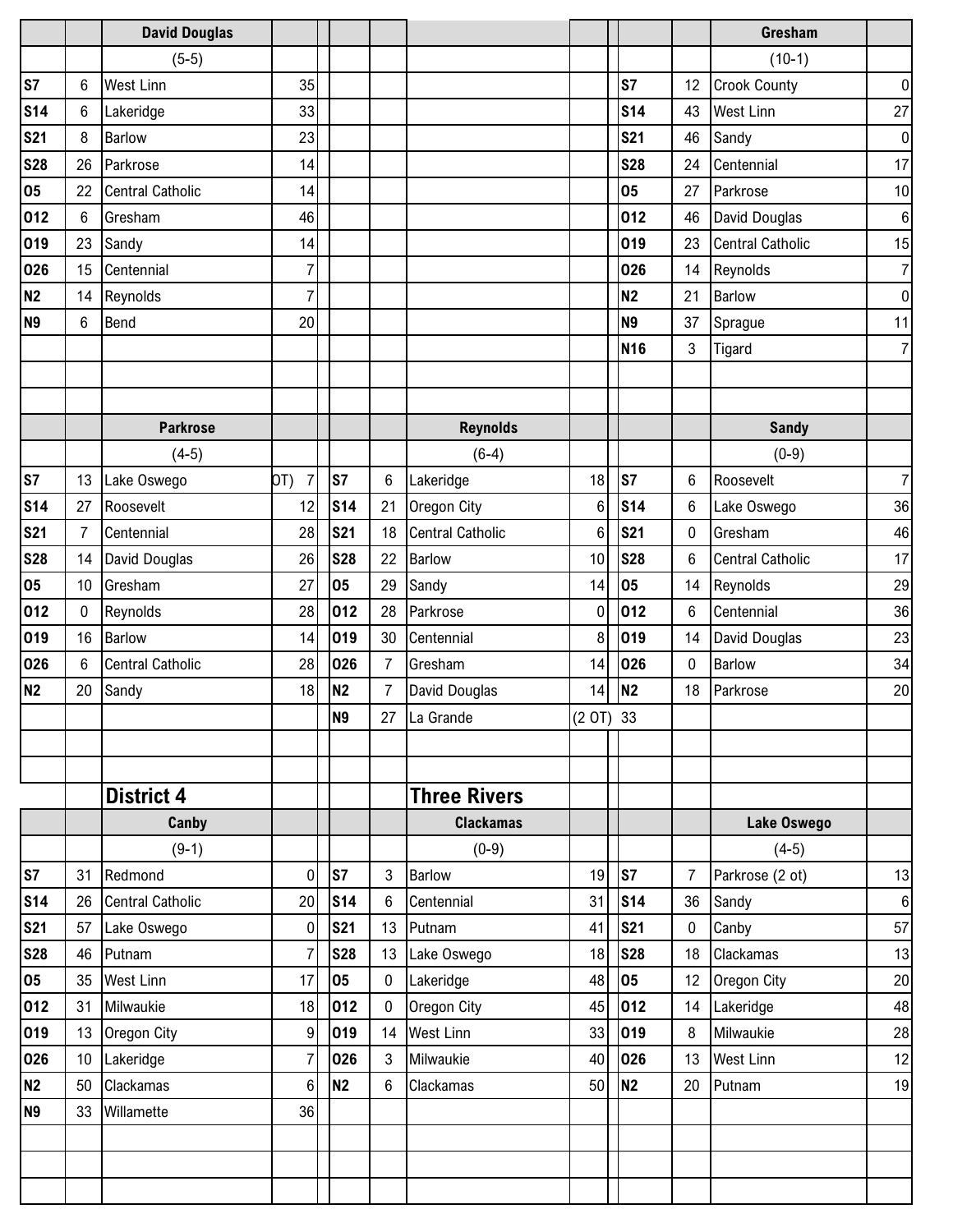|                |                | Lakeridge               |                 |                |                |                              |                 |                |                | <b>Milwaukie</b>    |                |
|----------------|----------------|-------------------------|-----------------|----------------|----------------|------------------------------|-----------------|----------------|----------------|---------------------|----------------|
|                |                | $(8-2)$                 |                 |                |                |                              |                 |                |                | $(5-5)$             |                |
| <b>S7</b>      | 18             | Reynolds                | 8               |                |                |                              |                 | S7             | 21             | Centennial          | 28             |
| <b>S14</b>     | 33             | David Douglas           | 6               |                |                |                              |                 | <b>S14</b>     | 18             | <b>Barlow</b>       | $\overline{0}$ |
| <b>S21</b>     | 14             | Oregon City             | 15              |                |                |                              |                 | <b>S21</b>     | 14             | <b>West Linn</b>    | 18             |
| <b>S28</b>     | 20             | Milwaukie               | 14              |                |                |                              |                 | <b>S28</b>     | 14             | Lakeridge           | 20             |
| 05             | 48             | Clackamas               | $\pmb{0}$       |                |                |                              |                 | 05             | 15             | Putnam              | DT) 14         |
| 012            | 48             | Lake Oswego             | 14              |                |                |                              |                 | 012            | 18             | Canby               | 31             |
| 019            | 40             | Putnam                  | 12              |                |                |                              |                 | 019            | 28             | Lake Oswego         | 8              |
| 026            | 13             | <b>West Linn</b>        | 12              |                |                |                              |                 | 026            | 40             | Clackamas           | $\mathbf{3}$   |
| <b>N2</b>      | 14             | <b>West Linn</b>        | 13              |                |                |                              |                 | <b>N2</b>      | 7              | Oregon City         | $\overline{0}$ |
| <b>N9</b>      | 14             | Ashland                 | 21              |                |                |                              |                 | <b>N9</b>      | 14             | Roseburg            | 35             |
|                |                |                         |                 |                |                |                              |                 |                |                |                     |                |
|                |                |                         |                 |                |                |                              |                 |                |                |                     |                |
|                |                | <b>Oregon City</b>      |                 |                |                | <b>Putnam</b>                |                 |                |                | <b>West Linn</b>    |                |
|                |                | $(7-5)$                 |                 |                |                | $(1-8)$                      |                 |                |                | $(4-5)$             |                |
| S7             | 12             | <b>Central Catholic</b> | 14              | S7             | 6              | Marshall                     | 31              | S7             | 35             | David Douglas       | 6              |
| <b>S14</b>     | 6              | Reynolds                | 21              | <b>S14</b>     | $\overline{2}$ | Grant                        | 6               | <b>S14</b>     | 27             | Gresham             | 43             |
| <b>S21</b>     | 15             | Lakeridge               | 14              | <b>S21</b>     | 41             | Clackamas                    | 13              | <b>S21</b>     | 18             | Milwaukie           | 14             |
| <b>S28</b>     | 17             | <b>West Linn</b>        | $\overline{7}$  | <b>S28</b>     | 7              | Canby                        | 46              | <b>S28</b>     | $\overline{7}$ | Oregon City         | 17             |
| 05             | 20             | Lake Oswego             | 12              | 05             | 14             | Milwaukie (ot)               | 15              | 05             | 17             | Canby               | 35             |
| 012            | 45             | Clackamas               | 0               | 012            | 30             | West Linn (ot)               | 31              | 012            | 31             | Putnam (ot)         | $30\,$         |
| 019            | 9              | Canby                   | 13              | 019            | 12             | Lakeridge                    | 40              | 019            | 33             | Clackamas           | 14             |
| 026            | 20             | Putnam                  | 13              | 026            | 13             | Oregon City                  | 20              | 026            | 12             | Lake Oswego         | 13             |
| <b>N2</b>      | 0              | Milwaukie               | $\overline{7}$  | N <sub>2</sub> | 19             | Lake Oswego                  | 20              | <b>N2</b>      | 13             | Lakeridge           | 14             |
| N <sub>9</sub> | 14             | South Medford           | 7               |                |                |                              |                 |                |                |                     |                |
| <b>N16</b>     | 31             | <b>Mountain View</b>    | 13              |                |                |                              |                 |                |                |                     |                |
| <b>N23</b>     | 13             | Tigard                  | 42              |                |                |                              |                 |                |                |                     |                |
|                |                |                         |                 |                |                |                              |                 |                |                |                     |                |
|                |                |                         |                 |                |                | <b>District 5 Midwestern</b> |                 |                |                |                     |                |
|                |                | <b>Churchill</b>        |                 |                |                | <b>Marshfield</b>            |                 |                |                | <b>North Bend</b>   |                |
|                |                | $(3-6)$                 |                 |                |                | $(7-3)$                      |                 |                |                | $(8-2)$             |                |
| S7             | 15             | Springfield             | 12              | S7             | 7              | Sheldon                      | 29              | A31            | 33             | <b>Crook County</b> | $\overline{0}$ |
| <b>S14</b>     | 14             | Willamette              | 31              | <b>S14</b>     | 32             | South Eugene                 | 27              | S7             | 14             | Willamette          | 13             |
| <b>S21</b>     | 29             | North Eugene            | 8               | <b>S21</b>     | 17             | Springfield                  | $\overline{7}$  | <b>S14</b>     | 42             | North Eugene        | 13             |
| <b>S28</b>     | 9              | Crater                  | 20              | <b>S28</b>     | 17             | Willamette                   | 14              | <b>S21</b>     |                |                     |                |
| 05             | 14             | Thurston                | 21              | 05             | 35             | North Eugene                 | $6\phantom{1}6$ | <b>S28</b>     | 28             | Thurston            | 10             |
| 012            | $\overline{7}$ | North Bend              | 20 <sub>l</sub> | 012            | 6              | Roseburg                     | 41              | 05             | 17             | South Eugene        | 20             |
| 019            | 20             | South Eugene            | 6               | 019            | 42             | Thurston                     | 22              | 012            | 20             | Churchill           | 7 <sup>1</sup> |
| 026            | 7              | Marshfield              | 21              | 026            | 21             | Churchill                    | $\overline{7}$  | 019            | 21             | Sheldon             | 7 <sup>1</sup> |
| <b>N2</b>      | 3              | Sheldon                 | 29              | N <sub>2</sub> | 19             | North Bend                   | 18              | 026            | 23             | Springfield         | 12             |
|                |                |                         |                 | <b>N9</b>      | 14             | Hillsboro                    | 34              | N <sub>2</sub> | 19             | Marshfield          | 18             |
|                |                |                         |                 |                |                |                              |                 | <b>N9</b>      | 18             | Glencoe             | 27             |
|                |                |                         |                 |                |                |                              |                 |                |                |                     |                |
|                |                |                         |                 |                |                |                              |                 |                |                |                     |                |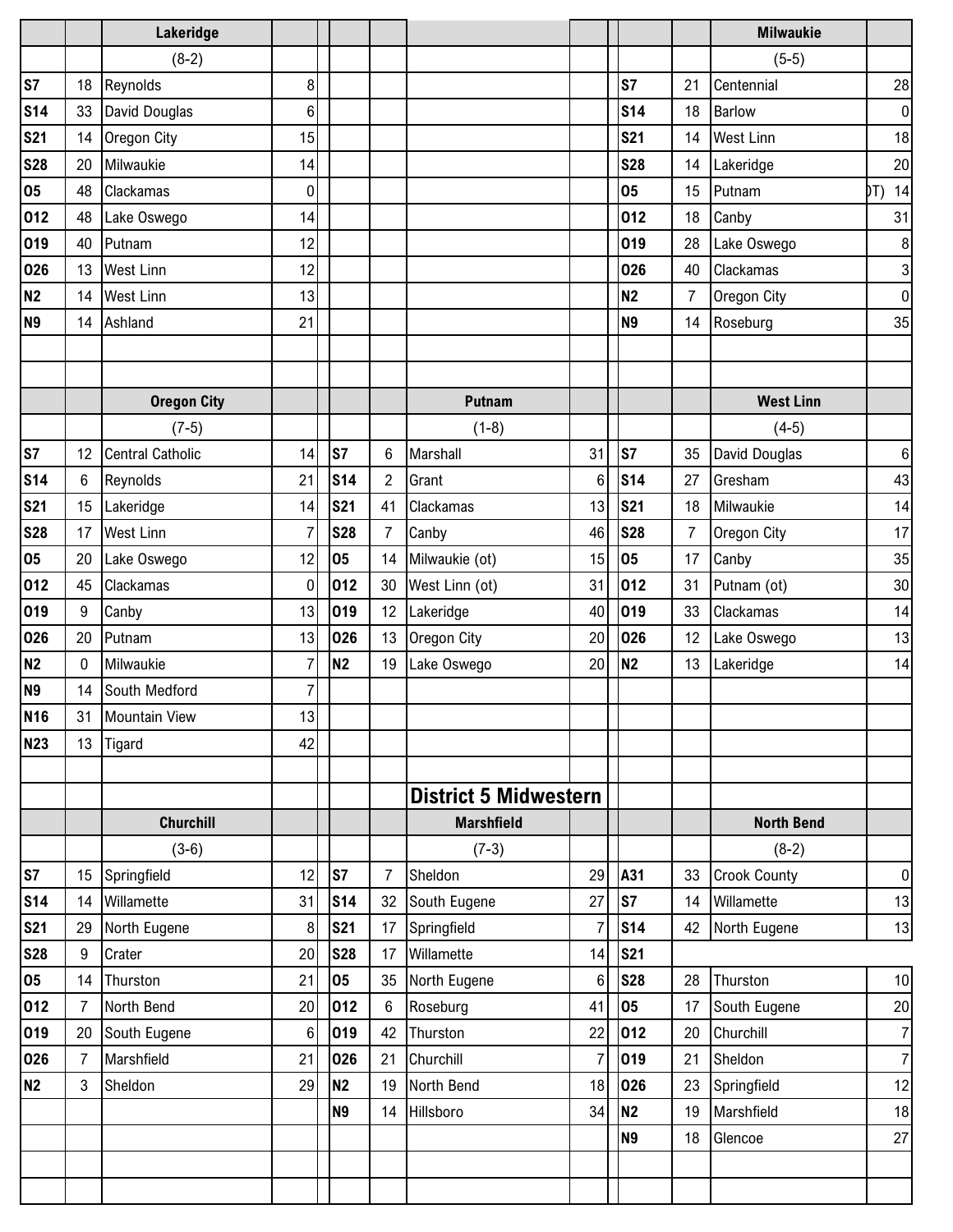|                 |                 | <b>North Eugene</b> |                |                |    | <b>Sheldon</b>                    |                |                 |                | <b>South Eugene</b> |                |
|-----------------|-----------------|---------------------|----------------|----------------|----|-----------------------------------|----------------|-----------------|----------------|---------------------|----------------|
|                 |                 | $(1-8)$             |                |                |    | $(7-3)$                           |                |                 |                | $(3-6)$             |                |
| S7              | 0               | Thurston            | 27             | A31            | 35 | x-Redmond                         | 13             | S7              | 15             | Bend                | 28             |
| <b>S14</b>      | 13              | North Bend          | 42             | S7             | 29 | Marshfield                        | $\overline{7}$ | <b>S14</b>      | 27             | Marshfield          | 32             |
| <b>S21</b>      | 8               | Churchill           | 29             | <b>S14</b>     | 33 | Springfield                       | 13             | <b>S21</b>      | 12             | Thurston            | 28             |
| <b>S28</b>      | 14              | Sheldon             | 20             | <b>S21</b>     | 8  | Willamette                        | 37             | <b>S28</b>      | 24             | Springfield         | $\overline{0}$ |
| 05              | $6\phantom{1}6$ | Marshfield          | 35             | <b>S28</b>     | 20 | North Eugene                      | 14             | 05              | 20             | North Bend          | 17             |
| 012             | 14              | Springfield         | 25             | 05             |    |                                   |                | 012             | $\overline{7}$ | Willamette          | 12             |
| 019             | 17              | Willamette          | 14             | 012            | 34 | Thurston                          | $\mathbf 0$    | 019             | $\,6$          | Churchill           | 20             |
| 026             | 0               | Ashland             | 42             | 019            | 7  | North Bend                        | 21             | 026             | 13             | Sheldon             | 27             |
| <b>N2</b>       | 20              | South Eugene (ot)   | 21             | 026            | 27 | South Eugene                      | 13             | N <sub>2</sub>  | 21             | North Eugene (ot)   | 20             |
|                 |                 |                     |                | N <sub>2</sub> | 29 | Churchill                         | 3              |                 |                |                     |                |
|                 |                 |                     |                | N <sub>9</sub> | 13 | Tigard                            | 34             |                 |                |                     |                |
|                 |                 |                     |                |                |    |                                   |                |                 |                |                     |                |
|                 |                 | Springfield         |                |                |    | <b>Thurston</b>                   |                |                 |                | <b>Willamette</b>   |                |
|                 |                 | $(3-6)$             |                |                |    | $(3-5)$                           |                |                 |                | $(8-4)$             |                |
| S7              | 12              | Churchill           | 15             | S7             | 27 | North Eugene                      | 0              | S7              | 13             | North Bend          | 14             |
| <b>S14</b>      | 13              | Sheldon             | 33             | <b>S14</b>     |    |                                   |                | <b>S14</b>      | 31             | Churchill           | 14             |
| <b>S21</b>      | 7               | Marshfield          | 17             | <b>S21</b>     | 28 | South Eugene                      | 12             | <b>S21</b>      | 37             | Sheldon             | 8              |
| <b>S28</b>      | 0               | South Eugene        | 24             | <b>S28</b>     | 10 | North Bend                        | 28             | <b>S28</b>      | 14             | Marshfield          | 17             |
| 05              | 20              | Willamette          | 26             | 05             | 21 | Churchill                         | 14             | 05              | 26             | Springfield         | 20             |
| 012             | 25              | North Eugene        | 14             | 012            | 0  | Sheldon                           | 34             | 012             | 12             | South Eugene        | $\overline{7}$ |
| 019             | 25              | Mazama              | 8              | 019            | 22 | Marshfield                        | 42             | 019             | 14             | North Eugene        | 17             |
| 026             | 12              | North Bend          | 23             | 026            | 0  | Willamette                        | 27             | 026             | 27             | Thurston            | 0              |
| <b>N2</b>       | 20              | Thurston            | 8              | <b>N2</b>      | 8  | Springfield                       | 20             | <b>N2</b>       | 28             | Eagle Point         | 21             |
|                 |                 |                     |                |                |    |                                   |                | <b>N9</b>       | 36             | Canby               | 33             |
|                 |                 |                     |                |                |    |                                   |                | <b>N16</b>      | 12             | Wilson              | $\overline{7}$ |
|                 |                 |                     |                |                |    |                                   |                | <b>N23</b>      | 21             | Sunset              | 28             |
|                 |                 |                     |                |                |    | <b>District 6 Southern Oregon</b> |                |                 |                |                     |                |
|                 |                 | <b>Ashland</b>      |                |                |    | <b>Crater</b>                     |                |                 |                | <b>Eagle Point</b>  |                |
|                 |                 | $(10-3)$            |                |                |    | $(6-3)$                           |                |                 |                | $(5-5)$             |                |
| S7              | 21              | South Medford       | 35             | S7             | 20 | Mazama                            | $\overline{2}$ | S7              | 0              | Roseburg            | 28             |
| S <sub>14</sub> | 15              | Mazama              | $\mathbf 0$    | <b>S14</b>     | 35 | North Medford                     | 19             | S <sub>14</sub> | 33             | Klamath Union       | 15             |
| <b>S21</b>      | 43              | Roseburg            | 44             | <b>S21</b>     | 7  | Eagle Point                       | 23             | <b>S21</b>      | 23             | Crater              | $\overline{7}$ |
| <b>S28</b>      | 28              | Klamath Union       | 12             | <b>S28</b>     | 20 | Churchill                         | 9              | <b>S28</b>      | $\,6$          | South Medford       | 14             |
| 05              | 27              | <b>Grants Pass</b>  | 21             | 05             | 21 | Roseburg                          | 26             | 05              | 19             | Mazama              | 14             |
| 012             | 21              | Eagle Point         | 20             | 012            | 41 | <b>Klamath Union</b>              | 19             | 012             | 20             | Ashland             | 21             |
| 019             | 13              | North Medford       | 12             | 019            | 24 | South Medford                     | $\overline{7}$ | 019             | 26             | <b>Grants Pass</b>  | 14             |
| 026             | 42              | North Eugene        | $\overline{0}$ | 026            | 27 | <b>Grants Pass</b>                | 14             | 026             | 23             | North Medford       | 22             |
| <b>N2</b>       | 58              | Crater              | 33             | N <sub>2</sub> | 33 | Ashland                           | 58             | N <sub>2</sub>  | 21             | Willamette          | 28             |
| N <sub>9</sub>  | 21              | Lakeridge           | 14             |                |    |                                   |                | N <sub>9</sub>  | 24             | Sunset              | 44             |
| <b>N16</b>      | 29              | Beaverton           | 22             |                |    |                                   |                |                 |                |                     |                |
| <b>N23</b>      | 28              | Glencoe             | 20             |                |    |                                   |                |                 |                |                     |                |
| <b>N30</b>      | 6               | Tigard              | 21             |                |    |                                   |                |                 |                |                     |                |
|                 |                 |                     |                |                |    |                                   |                |                 |                |                     |                |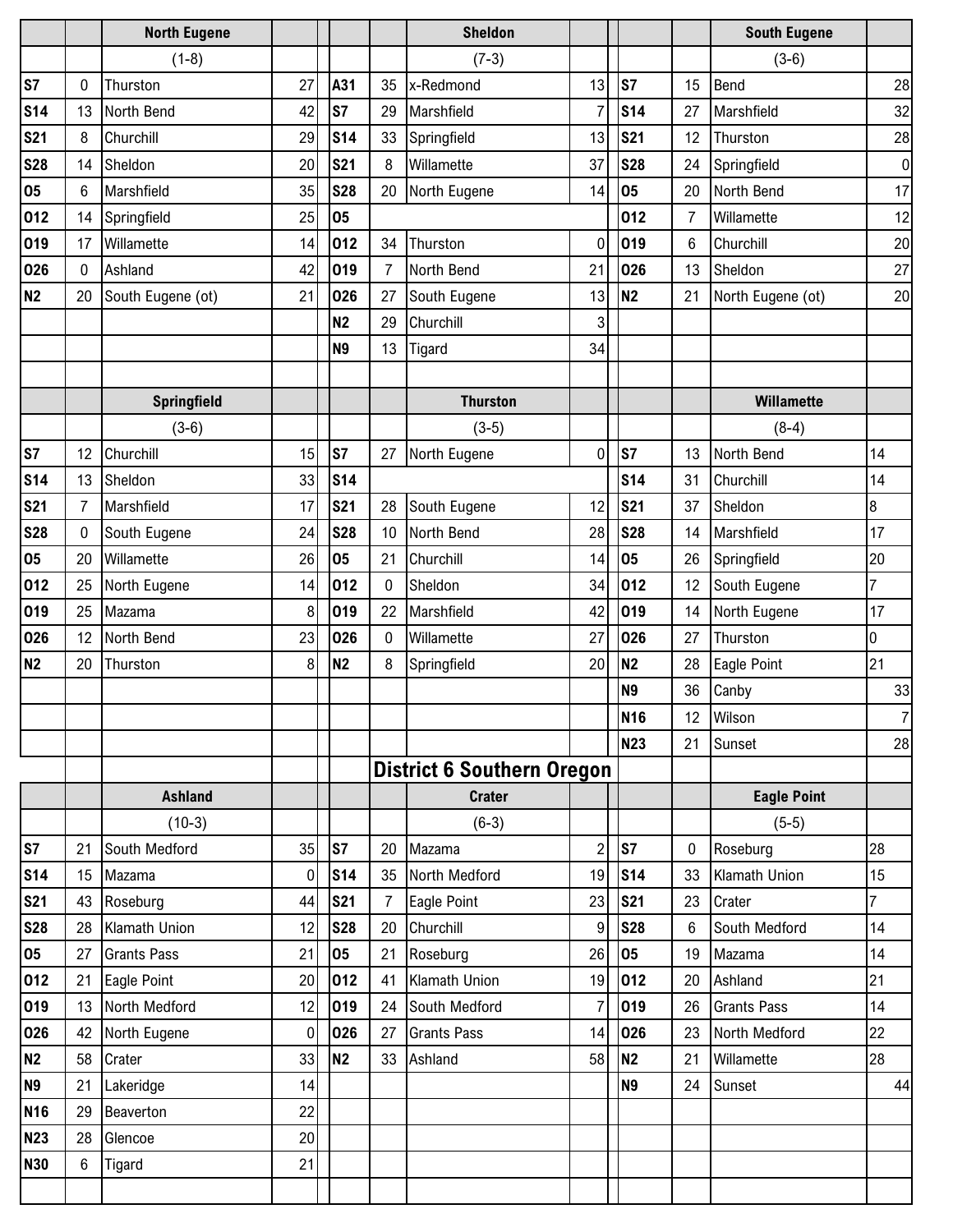|                 |    | <b>Grants Pass</b>   |                |                 |                  | <b>Klamath Union</b>  |                |                 |                | <b>Mazama</b>        |                 |
|-----------------|----|----------------------|----------------|-----------------|------------------|-----------------------|----------------|-----------------|----------------|----------------------|-----------------|
|                 |    | $(4-5)$              |                |                 |                  | $(0-9)$               |                |                 |                | $(1-8)$              |                 |
| S7              | 12 | <b>Mountain View</b> | 0              | A31             | 17               | Henley                | 39             | S7              | $\overline{c}$ | Crater               | 20              |
| <b>S14</b>      | 12 | Roseburg             | 21             | <b>S7</b>       | 13               | North Medford         | 25             | <b>S14</b>      | 0              | Ashland              | 15              |
| <b>S21</b>      | 21 | Mazama               | 6              | <b>S14</b>      | 15               | Eagle Point           | 33             | <b>S21</b>      | 6              | <b>Grants Pass</b>   | 21              |
| <b>S28</b>      | 35 | North Medford        | 27             | <b>S21</b>      | 40               | South Medford         | 49             | <b>S28</b>      | 13             | Roseburg             | 20              |
| 05              | 21 | Ashland              | 27             | <b>S28</b>      | 12               | Ashland               | 28             | 05              | 14             | Eagle Point          | 19              |
| 012             | 0  | South Medford        | 14             | 05              |                  |                       |                | 012             | 7              | North Medford        | 14              |
| 019             | 14 | Eagle Point          | 26             | 012             | 19               | Crater                | 41             | 019             | 8              | Springfield          | 25              |
| 026             | 14 | Crater               | 27             | 019             | 21               | Roseburg              | 33             | 026             | 14             | <b>Klamath Union</b> | 0               |
| <b>N2</b>       | 34 | Klamath Union        | 19             | 026             | $\boldsymbol{0}$ | Mazama                | 14             | N <sub>2</sub>  | 16             | South Medford        | 40              |
|                 |    |                      |                | <b>N2</b>       | 19               | <b>Grants Pass</b>    | 34             |                 |                |                      |                 |
|                 |    |                      |                |                 |                  |                       |                |                 |                |                      |                 |
|                 |    | <b>North Medford</b> |                |                 |                  | <b>Roseburg</b>       |                |                 |                | <b>South Medford</b> |                 |
|                 |    | $(3-6)$              |                |                 |                  | $(13-0-1)$            |                |                 |                | $(6-4)$              |                 |
| S7              | 25 | Klamath Union        | 13             | S7              | 28               | Eagle Point           | 0              | S7              | 35             | Ashland              | 21              |
| S <sub>14</sub> | 19 | Crater               | 35             | <b>S14</b>      | 21               | <b>Grants Pass</b>    | 12             | S <sub>14</sub> | 42             | <b>Bend</b>          | $\pmb{0}$       |
| <b>S21</b>      | 6  | <b>Mountain View</b> | 20             | <b>S21</b>      | 44               | Ashland               | 43             | <b>S21</b>      | 49             | <b>Klamath Union</b> | 10              |
| <b>S28</b>      | 27 | <b>Grants Pass</b>   | 35             | <b>S28</b>      | 20               | Mazama                | 13             | <b>S28</b>      | 14             | Eagle Point          | 6               |
| 05              | 20 | South Medford        | 19             | 05              | 26               | Crater                | 21             | 05              | 19             | North Medford        | 20              |
| 012             | 14 | Mazama               | $\overline{7}$ | 012             | 41               | Marshfield            | 6              | 012             | 14             | <b>Grants Pass</b>   | 0               |
| 019             | 12 | Ashland              | 13             | 019             | 33               | <b>Klamath Union</b>  | 21             | 019             | $\overline{7}$ | Crater               | 24              |
| 026             | 22 | Eagle Point          | 23             | 026             | 36               | South Medford         | 20             | 026             | 20             | Roseburg             | 36              |
| <b>N2</b>       | 29 | Roseburg             | 49             | <b>N2</b>       | 49               | North Medford         | 29             | <b>N2</b>       | 40             | Mazama               | 16              |
|                 |    |                      |                | <b>N9</b>       | 35               | Milwaukie             | 14             | N <sub>9</sub>  | $\overline{7}$ | Oregon City          | 14              |
|                 |    |                      |                | N <sub>16</sub> | 35               | Bend                  | $\,6$          |                 |                |                      |                 |
|                 |    |                      |                | <b>N23</b>      | 34               | Hillsboro             | 0 <sup>1</sup> |                 |                |                      |                 |
|                 |    |                      |                | <b>N30</b>      | 37               | Sunset                | $\mathbf 0$    |                 |                |                      |                 |
|                 |    |                      |                | D <sub>6</sub>  |                  | 14 Tigard (tie)       | 14             |                 |                |                      |                 |
|                 |    |                      |                |                 |                  |                       |                |                 |                |                      |                 |
|                 |    |                      |                |                 |                  | <b>District 7 IMC</b> |                |                 |                |                      |                 |
|                 |    | <b>Bend</b>          |                |                 |                  |                       |                |                 |                | <b>Crook County</b>  |                 |
|                 |    | $(6-5)$              |                |                 |                  |                       |                |                 |                | $(2-7)$              |                 |
| S7              | 28 | South Eugene         | 15             |                 |                  |                       |                | A31             | 0              | North Bend           | 33              |
| <b>S14</b>      | 0  | South Medford        | 42             |                 |                  |                       |                | S7              | 0              | Gresham              | 12              |
| <b>S21</b>      | 17 | La Grande            | 20             |                 |                  |                       |                | <b>S14</b>      | 13             | Madras               | 7               |
| <b>S28</b>      | 16 | <b>Crook County</b>  | $\overline{7}$ |                 |                  |                       |                | <b>S21</b>      | 14             | Hermiston            | $\overline{0}$  |
| 05              | 37 | Pendleton            | 25             |                 |                  |                       |                | <b>S28</b>      | $\overline{7}$ | Bend                 | 16              |
| 012             | 12 | Evergreen (WA)       | 28             |                 |                  |                       |                | 05              | 0              | La Grande            | 21              |
| 019             | 24 | Hermiston            | 0              |                 |                  |                       |                | 012             | $\overline{7}$ | Pendleton            | $20\,$          |
| 026             | 20 | Redmond              | 27             |                 |                  |                       |                | 019             | 26             | <b>Mountain View</b> | 41              |
| <b>N2</b>       | 14 | <b>Mountain View</b> | 13             |                 |                  |                       |                | 026             |                |                      |                 |
| <b>N9</b>       | 20 | David Douglas        | $6\phantom{.}$ |                 |                  |                       |                | N <sub>2</sub>  | $\overline{7}$ | Redmond              | 17 <sub>l</sub> |
| <b>N16</b>      | 6  | Roseburg             | 35             |                 |                  |                       |                |                 |                |                      |                 |
|                 |    |                      |                |                 |                  |                       |                |                 |                |                      |                 |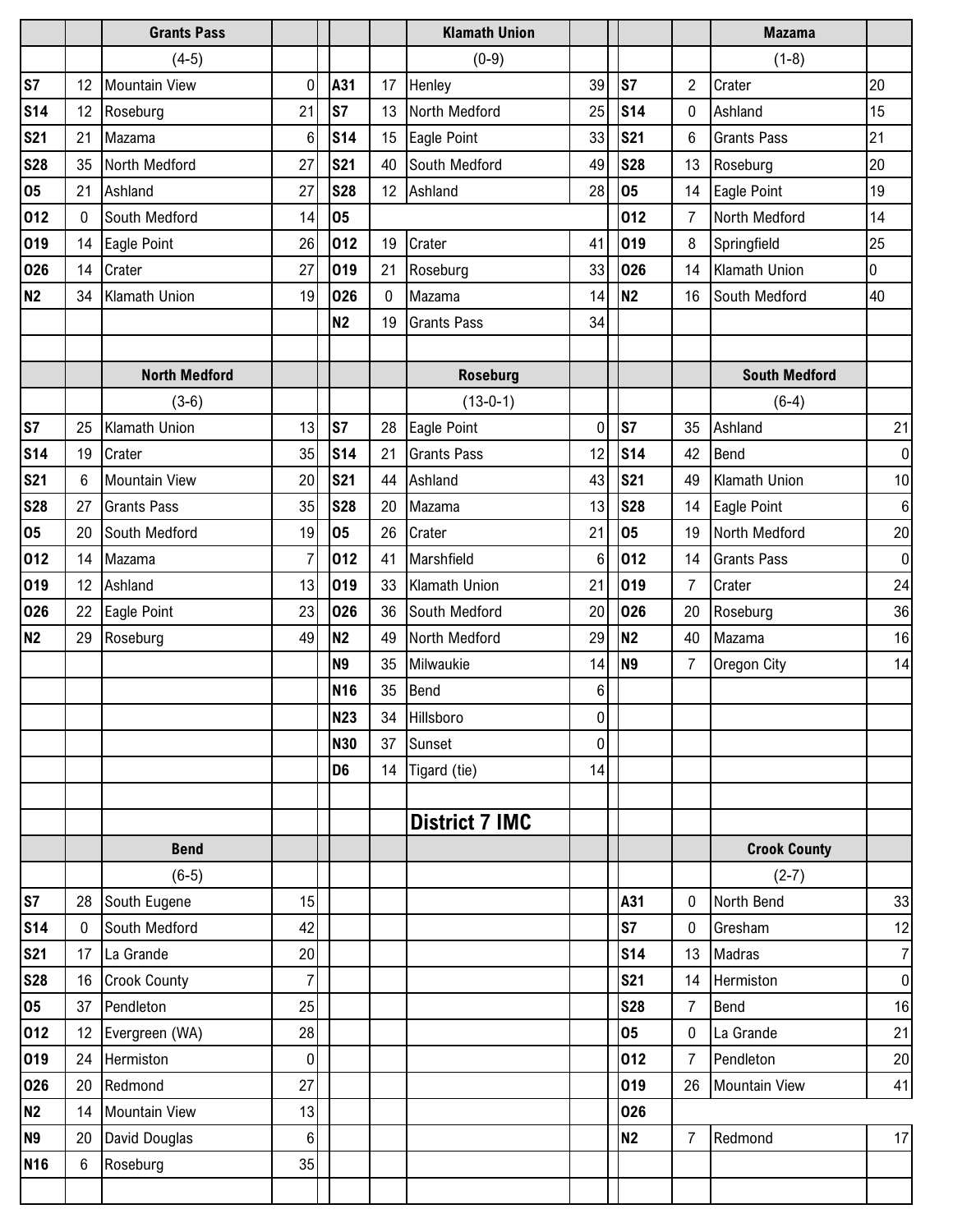|                |                | <b>Hermiston</b>         |                |                 |         | La Grande                |                |                |                | <b>Mountain View</b>   |                  |
|----------------|----------------|--------------------------|----------------|-----------------|---------|--------------------------|----------------|----------------|----------------|------------------------|------------------|
|                |                | $(0-9)$                  |                |                 |         | $(8-2)$                  |                |                |                | $(8-3)$                |                  |
| S7             | 0              | Clarkston (WA)           | 20             | A31             | $\bf 8$ | Nampa (ID)               | 3              | ls7            | 0              | <b>Grants Pass</b>     | 12               |
| <b>S14</b>     | 6              | <b>Hood River Valley</b> | 20             | <b>S7</b>       | 21      | <b>Baker</b>             | $\mathbf 0$    | <b>S14</b>     | 10             | Thurston               | $\overline{7}$   |
| <b>S21</b>     | 0              | <b>Crook County</b>      | 14             | <b>S14</b>      |         |                          |                | <b>S21</b>     | 20             | North Medford          | $\boldsymbol{6}$ |
| <b>S28</b>     | 0              | <b>Mountain View</b>     | 27             | <b>S21</b>      | 20      | Bend                     | 17             | <b>S28</b>     | 27             | Hermiston              | $\overline{0}$   |
| 05             | 14             | Columbia River (WA)      | ot) 21         | <b>S28</b>      | 20      | Redmond                  | 0              | 05             | 35             | Redmond                | 21               |
| 012            | 10             | Redmond                  | 27             | 05              | 21      | <b>Crook County</b>      | 0              | 012            | 23             | La Grande              | 20               |
| 019            | 0              | Bend                     | 24             | 012             | 20      | <b>Mountain View</b>     | 23             | 019            | 41             | <b>Crook County</b>    | 26               |
| 026            | $\mathbf 0$    | La Grande                | 47             | 019             | 21      | Pendleton                | $\overline{7}$ | 026            | 35             | Pendleton              | 17               |
| N <sub>2</sub> | 10             | Pendleton                | 35             | 026             |         | 47 Hermiston             | $\mathbf 0$    | <b>N2</b>      | 13             | <b>Bend</b>            | 14               |
|                |                |                          |                | <b>N2</b>       |         |                          |                | N <sub>9</sub> | 34             | Franklin               | $\sqrt{5}$       |
|                |                |                          |                | N <sub>9</sub>  | 33      | Reynolds (2 ot)          | 27             | <b>N16</b>     | 13             | Oregon City            | 31               |
|                |                |                          |                | N <sub>16</sub> | 21      | Sunset                   | 40             |                |                |                        |                  |
|                |                |                          |                |                 |         |                          |                |                |                |                        |                  |
|                |                | <b>Pendleton</b>         |                |                 |         |                          |                |                |                | <b>Redmond</b>         |                  |
|                |                | $(5-4)$                  |                |                 |         |                          |                |                |                | $(3-6)$                |                  |
| S7             | 0              | Lewiston (ID)            | 34             |                 |         |                          |                | A31            | 13             | Sheldon                | 35               |
| <b>S14</b>     | 18             | Bishop Kelly (ID)        | 9              |                 |         |                          |                | S7             | 0              | Canby                  | 31               |
| <b>S21</b>     | 26             | Redmond                  | 14             |                 |         |                          |                | <b>S14</b>     | 6              | Henley                 | 20               |
| <b>S28</b>     | 32             | Caldwell (ID)            | 24             |                 |         |                          |                | <b>S21</b>     | 14             | Pendleton              | 26               |
| 05             | 25             | Bend                     | 37             |                 |         |                          |                | <b>S28</b>     | $\mathbf 0$    | La Grande              | 20               |
| 012            | 20             | <b>Crook County</b>      | $\overline{7}$ |                 |         |                          |                | 05             | 21             | <b>Mountain View</b>   | 35               |
| 019            | 7              | La Grande                | 21             |                 |         |                          |                | 012            | 27             | Hermiston              | 10               |
| 026            | 17             | <b>Mountain View</b>     | 35             |                 |         |                          |                | 019            |                |                        |                  |
| <b>N2</b>      | 35             | Hermiston                | 10             |                 |         |                          |                | 026            | 27             | Bend                   | 20               |
|                |                |                          |                |                 |         |                          |                | N <sub>2</sub> | 17             | <b>Crook County</b>    | $\overline{7}$   |
|                |                |                          |                |                 |         |                          |                |                |                |                        |                  |
|                |                |                          |                |                 |         |                          |                |                |                |                        |                  |
|                |                |                          |                |                 |         | <b>District 8 Valley</b> |                |                |                |                        |                  |
|                |                | <b>Corvallis</b>         |                |                 |         |                          |                |                |                | <b>Crescent Valley</b> |                  |
|                |                | $(6-4)$                  |                |                 |         |                          |                |                |                | $(0-9)$                |                  |
| S7             | 12             | North Salem              | 6              |                 |         |                          |                | S7             | 13             | McNary                 | 19               |
| <b>S14</b>     | 26             | Sprague                  | $6\phantom{.}$ |                 |         |                          |                | <b>S14</b>     | 21             | North Salem            | 33               |
| <b>S21</b>     | 6              | McKay                    | 27             |                 |         |                          |                | <b>S21</b>     | 9              | South Salem            | 39               |
| <b>S28</b>     | 7              | South Albany             | 14             |                 |         |                          |                | <b>S28</b>     | 14             | <b>West Albany</b>     | 41               |
| 05             | $\overline{7}$ | <b>McNary</b>            | $6\phantom{.}$ |                 |         |                          |                | 05             | $\overline{7}$ | Lebanon                | 34               |
| 012            | 25             | <b>Crescent Valley</b>   | 10             |                 |         |                          |                | 012            | 10             | Corvallis              | 25               |
| 019            | 7              | South Salem              | 21             |                 |         |                          |                | 019            | 16             | Sprague                | 26               |
| 026            | 8              | <b>West Albany</b>       | $\,6$          |                 |         |                          |                | 026            | 13             | McKay                  | 41               |
| N <sub>2</sub> | 14             | Lebanon                  | 6              |                 |         |                          |                | N <sub>2</sub> | 23             | South Albany           | 18               |
| <b>N9</b>      | 7              | Wilson                   | 17             |                 |         |                          |                |                |                |                        |                  |
|                |                |                          |                |                 |         |                          |                |                |                |                        |                  |
|                |                |                          |                |                 |         |                          |                |                |                |                        |                  |
|                |                |                          |                |                 |         |                          |                |                |                |                        |                  |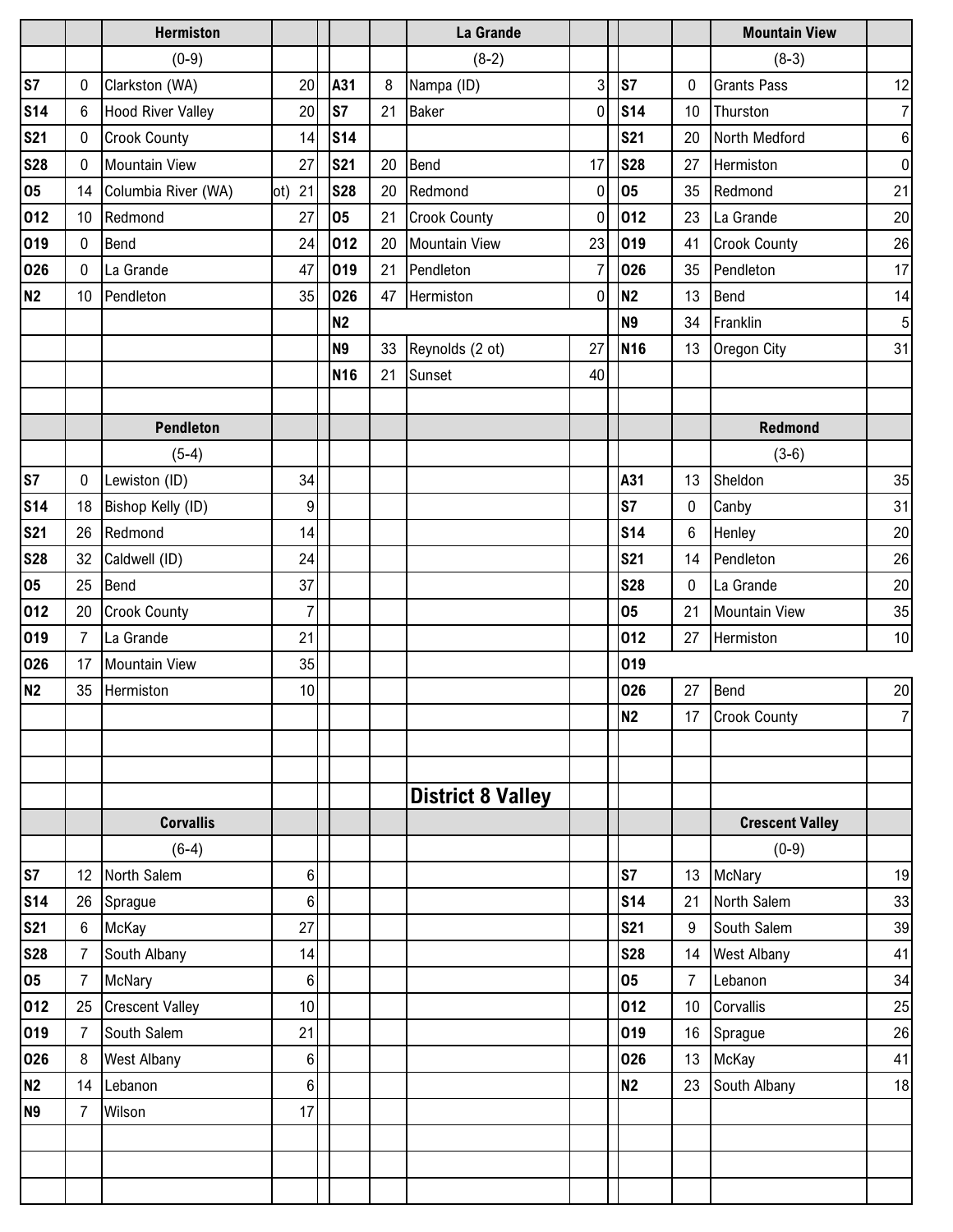|                |                | Lebanon                |                  |                |                | <b>McKay</b>           |                 |                |                  | <b>McNary</b>          |                |
|----------------|----------------|------------------------|------------------|----------------|----------------|------------------------|-----------------|----------------|------------------|------------------------|----------------|
|                |                | $(4-5)$                |                  |                |                | $(7-3)$                |                 |                |                  | $(3-6)$                |                |
| s <sub>7</sub> | $\overline{7}$ | Sprague                | 21               | S7             | 28             | <b>West Albany</b>     | 13              | ls7            | 19               | <b>Crescent Valley</b> | 13             |
| <b>S14</b>     | $\overline{7}$ | McKay                  | 28               | <b>S14</b>     | 28             | Lebanon                | $\overline{7}$  | <b>S14</b>     | $\boldsymbol{0}$ | South Salem            | 24             |
| <b>S21</b>     | 28             | South Albany           | $\overline{7}$   | <b>S21</b>     | 27             | Corvallis              | $6\phantom{1}6$ | <b>S21</b>     | 10               | West Albany            | 14             |
| <b>S28</b>     | 10             | McNary                 | 3 <sup>1</sup>   | <b>S28</b>     | 15             | Sprague                | 31              | <b>S28</b>     | 3                | Lebanon                | 10             |
| 05             | 34             | <b>Crescent Valley</b> | $\overline{7}$   | 05             | 14             | North Salem            | $\mathbf 0$     | 05             | $\,6$            | Corvallis              | $\overline{7}$ |
| 012            | 13             | South Salem            | 17               | 012            | 35             | South Albany           | $\mathbf 0$     | 012            | 14               | Sprague                | 21             |
| 019            | $\overline{7}$ | <b>West Albany</b>     | 33               | 019            | 28             | McNary                 | 14              | 019            | 14               | McKay                  | 28             |
| 026            | 14             | North Salem            | 6                | 026            | 41             | <b>Crescent Valley</b> | 13              | 026            | 17               | South Albany           | 16             |
| <b>N2</b>      | 6              | Corvallis              | 14               | N <sub>2</sub> | 14             | South Salem            | 35              | N <sub>2</sub> | 10               | North Salem            | 6 <sup>1</sup> |
|                |                |                        |                  | <b>N9</b>      | 25             | Benson                 | 26              |                |                  |                        |                |
|                |                |                        |                  |                |                |                        |                 |                |                  |                        |                |
|                |                |                        |                  |                |                |                        |                 |                |                  |                        |                |
|                |                | <b>North Salem</b>     |                  |                |                | <b>South Albany</b>    |                 |                |                  | <b>South Salem</b>     |                |
|                |                | $(5-4)$                |                  |                |                | $(1-8)$                |                 |                |                  | $(9-1)$                |                |
| <b>S7</b>      | 6              | Corvallis              | 12               | S7             | $90(1-8)$      |                        |                 | S7             | 26               | South Albany           | 21             |
| <b>S14</b>     | 33             | <b>Crescent Valley</b> | 21               | <b>S14</b>     | 21             | South Salem            | 26              | <b>S14</b>     | 24               | McNary                 | $\overline{0}$ |
| <b>S21</b>     | 13             | Sprague                | $\overline{0}$   | <b>S21</b>     | 7              | <b>West Albany</b>     | 12              | <b>S21</b>     | 39               | <b>Crescent Valley</b> | 9              |
| <b>S28</b>     | 0              | South Salem            | 12               | <b>S28</b>     | $\overline{7}$ | Lebanon                | 28              | <b>S28</b>     | 12               | North Salem            | $\overline{0}$ |
| 05             | $\mathbf 0$    | McKay                  | 14               | 05             | 14             | Corvallis              | $\overline{7}$  | 05             | 20               | West Albany            | $\overline{0}$ |
| 012            | 28             | <b>West Albany</b>     | 18               | 012            | 6              | Sprague                | 38              | 012            | 17               | Lebanon                | 13             |
| 019            | 32             | South Albany           | 12               | 019            | $\mathbf{0}$   | McKay                  | 35              | 019            | 21               | Corvallis              | $\overline{7}$ |
| 026            | $6\phantom{1}$ | Lebanon                | 14               | 026            | 12             | North Salem            | 32              | 026            | 24               | Sprague                | $6\phantom{.}$ |
| <b>N2</b>      | 35             | McKay                  | 14               | N <sub>2</sub> | 16             | McNary                 | 17              | N <sub>2</sub> | 35               | McKay                  | 14             |
|                |                |                        |                  | <b>N9</b>      | 18             | <b>Crescent Valley</b> | 23              | <b>N9</b>      | 23               | Beaverton (ot)         | 26             |
|                |                |                        |                  |                |                |                        |                 |                |                  |                        |                |
|                |                |                        |                  |                |                |                        |                 |                |                  |                        |                |
|                |                | <b>Sprague</b>         |                  |                |                |                        |                 |                |                  | <b>West Albany</b>     |                |
|                |                | $(6-4)$                |                  |                |                |                        |                 |                |                  | $(4-5)$                |                |
| S7             | 21             | Lebanon                | $\overline{7}$   |                |                |                        |                 | S7             | 13               | McKay                  | 28             |
| <b>S14</b>     | 6              | Corvallis              | 26               |                |                |                        |                 | <b>S14</b>     | 12               | South Albany           | $\overline{7}$ |
| <b>S21</b>     | 0              | North Salem            | 13               |                |                |                        |                 | <b>S21</b>     | 14               | <b>McNary</b>          | 10             |
| <b>S28</b>     | 31             | McKay                  | 15               |                |                |                        |                 | <b>S28</b>     | 41               | <b>Crescent Valley</b> | 14             |
| 05             | 38             | South Albany           | $6\phantom{.}$   |                |                |                        |                 | 05             | $\boldsymbol{0}$ | South Salem            | 20             |
| 012            | 21             | <b>McNary</b>          | 14               |                |                |                        |                 | 012            | 18               | North Salem            | 28             |
| 019            | 26             | <b>Crescent Valley</b> | 16               |                |                |                        |                 | 019            | 33               | Lebanon                | $\overline{7}$ |
| 026            | $6\phantom{1}$ | South Salem            | 24               |                |                |                        |                 | 026            | 6                | Corvallis              | $\bf 8$        |
| <b>N2</b>      | 31             | <b>West Albany</b>     | $\boldsymbol{8}$ |                |                |                        |                 | N <sub>2</sub> | 8                | Sprague                | 31             |
| <b>N9</b>      | 11             | Gresham                | 37               |                |                |                        |                 |                |                  |                        |                |
|                |                |                        |                  |                |                |                        |                 |                |                  |                        |                |
|                |                |                        |                  |                |                |                        |                 |                |                  |                        |                |
|                |                |                        |                  |                |                |                        |                 |                |                  |                        |                |
|                |                |                        |                  |                |                |                        |                 |                |                  |                        |                |
|                |                |                        |                  |                |                |                        |                 |                |                  |                        |                |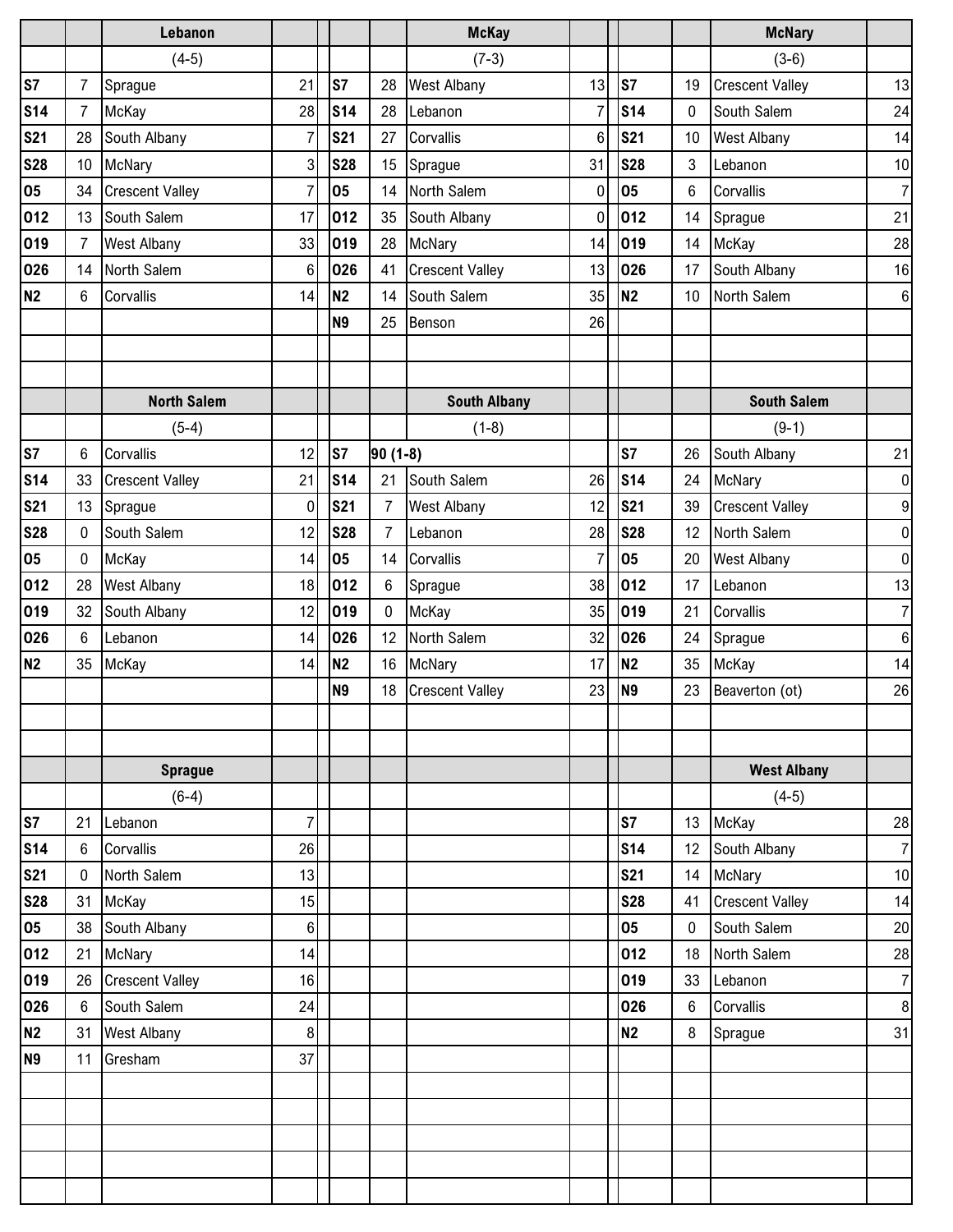|                |                |                   |                |                |    | <b>1990 Class 3A Football Schedules and Scores</b> |                  |                |                |                          |                  |
|----------------|----------------|-------------------|----------------|----------------|----|----------------------------------------------------|------------------|----------------|----------------|--------------------------|------------------|
|                |                | <b>District 1</b> |                |                |    | <b>Cowapa League</b>                               |                  |                |                |                          |                  |
|                |                | <b>Astoria</b>    |                |                |    |                                                    |                  |                |                | <b>Clatskanie</b>        |                  |
|                |                | $(6-3)$           |                |                |    |                                                    |                  |                |                | $(4-5)$                  |                  |
| A31            | 26             | <b>Banks</b>      | 3              |                |    |                                                    |                  | S7             | 14             | Estacada                 | 13               |
| S7             | 34             | Taft              | 14             |                |    |                                                    |                  | <b>S14</b>     | 27             | Knappa                   | $\overline{0}$   |
| <b>S14</b>     | 34             | Sherwood (3 ot)   | 37             |                |    |                                                    |                  | <b>S21</b>     | 15             | Tillamook                | 13               |
| <b>S21</b>     |                |                   |                |                |    |                                                    |                  | <b>S28</b>     | 14             | La Salle                 | $\boldsymbol{6}$ |
| <b>S28</b>     | 28             | Seaside           | 12             |                |    |                                                    |                  | 05             | 0              | St. Helens               | 30               |
| 05             | 21             | Rainier           | 14             |                |    |                                                    |                  | 012            | 0              | Scappoose                | 35               |
| 012            | 20             | Tillamook         | 0              |                |    |                                                    |                  | 019            | 12             | Astoria                  | 13               |
| 019            | 13             | Clatskanie        | 12             |                |    |                                                    |                  | 026            | 0              | Seaside                  | 14               |
| 026            | $\mathbf{0}$   | St. Helens        | 48             |                |    |                                                    |                  | <b>N2</b>      | 13             | Rainier                  | 26               |
| N <sub>2</sub> | 13             | Scappoose         | 21             |                |    |                                                    |                  |                |                |                          |                  |
|                |                |                   |                |                |    |                                                    |                  |                |                |                          |                  |
|                |                | <b>Rainier</b>    |                |                |    | <b>St. Helens</b>                                  |                  |                |                | <b>Scappoose</b>         |                  |
|                |                | $(5-4)$           |                |                |    | $(9-1)$                                            |                  |                |                | $(7-3)$                  |                  |
| S7             | 6              | Silverton         | 13             | S7             | 35 | Cascade                                            | $\overline{7}$   | S7             | 25             | <b>Banks</b>             | 0                |
| <b>S14</b>     | 24             | Woodland (WA)     | 13             | <b>S14</b>     | 36 | <b>Cottage Grove</b>                               | $\mathbf 0$      | <b>S14</b>     | 27             | La Salle                 | $\,6\,$          |
| <b>S21</b>     | 0              | St. Helens        | 40             | <b>S21</b>     | 40 | Rainier                                            | $\boldsymbol{0}$ | <b>S21</b>     | 24             | Seaside                  | $\pmb{0}$        |
| <b>S28</b>     | 3              | Scappoose         | 22             | <b>S28</b>     | 36 | Tillamook                                          | $6\phantom{1}6$  | <b>S28</b>     | 22             | Rainier                  | $\overline{3}$   |
| 05             | 14             | Astoria           | 21             | 05             | 30 | Clatskanie                                         | $\mathbf 0$      | 05             | 40             | Tillamook                | $\overline{7}$   |
| 012            | 16             | Seaside           | 12             | 012            | 54 | Gladstone                                          | 19               | 012            | 35             | Clatskanie               | $\pmb{0}$        |
| 019            | 8              | <b>Banks</b>      | $\overline{7}$ | 019            | 15 | Scappoose                                          | $\overline{7}$   | 019            | $\overline{7}$ | St. Helens               | 15               |
| 026            | 14             | Tillamook         | $\overline{7}$ | 026            | 48 | Astoria                                            | 0                | 026            | $\overline{7}$ | <b>Hood River Valley</b> | 38               |
| N <sub>2</sub> | 26             | Clatskanie        | 13             | N <sub>2</sub> | 29 | Seaside                                            | 7                | N <sub>2</sub> | 21             | Astoria                  | 13               |
|                |                |                   |                | N <sub>9</sub> |    | 14 Silverton                                       | 18               | N <sub>9</sub> | 8              | <b>Hood River Valley</b> | 44               |
|                |                |                   |                |                |    |                                                    |                  |                |                |                          |                  |
|                |                |                   |                |                |    |                                                    |                  |                |                |                          |                  |
|                |                | <b>Seaside</b>    |                |                |    |                                                    |                  |                |                | <b>Tillamook</b>         |                  |
|                |                | $(3-6)$           |                |                |    |                                                    |                  |                |                | $(0-9)$                  |                  |
| S7             | $\overline{7}$ | Madras            | 25             |                |    |                                                    |                  | S7             | 6              | Gladstone                | 28               |
| <b>S14</b>     | 20             | <b>Sweet Home</b> | 47             |                |    |                                                    |                  | <b>S14</b>     | 0              | Elimra                   | 33               |
| <b>S21</b>     | 0              | Scappoose         | 24             |                |    |                                                    |                  | <b>S21</b>     | 13             | Clatskanie               | 15               |
| <b>S28</b>     | 12             | Astoria           | 28             |                |    |                                                    |                  | <b>S28</b>     | 6              | St. Helens               | 36               |
| 05             | 12             | The Dalles        | 6              |                |    |                                                    |                  | 05             | $\overline{7}$ | Scappoose                | 40               |
| 012            | 12             | Rainier           | 16             |                |    |                                                    |                  | 012            | $\pmb{0}$      | Astoria                  | 20               |
| 019            | 22             | Tillamook         | 19             |                |    |                                                    |                  | 019            | 19             | Seaside                  | 22               |
| 026            | 14             | Clatskanie        | 0              |                |    |                                                    |                  | 026            | $\overline{7}$ | Rainier                  | 14               |
| N2             | $\overline{7}$ | St. Helens        | 29             |                |    |                                                    |                  | <b>N2</b>      | 21             | Estacada                 | 28               |
|                |                |                   |                |                |    |                                                    |                  |                |                |                          |                  |
|                |                |                   |                |                |    |                                                    |                  |                |                |                          |                  |
|                |                |                   |                |                |    |                                                    |                  |                |                |                          |                  |
|                |                |                   |                |                |    |                                                    |                  |                |                |                          |                  |
|                |                |                   |                |                |    |                                                    |                  |                |                |                          |                  |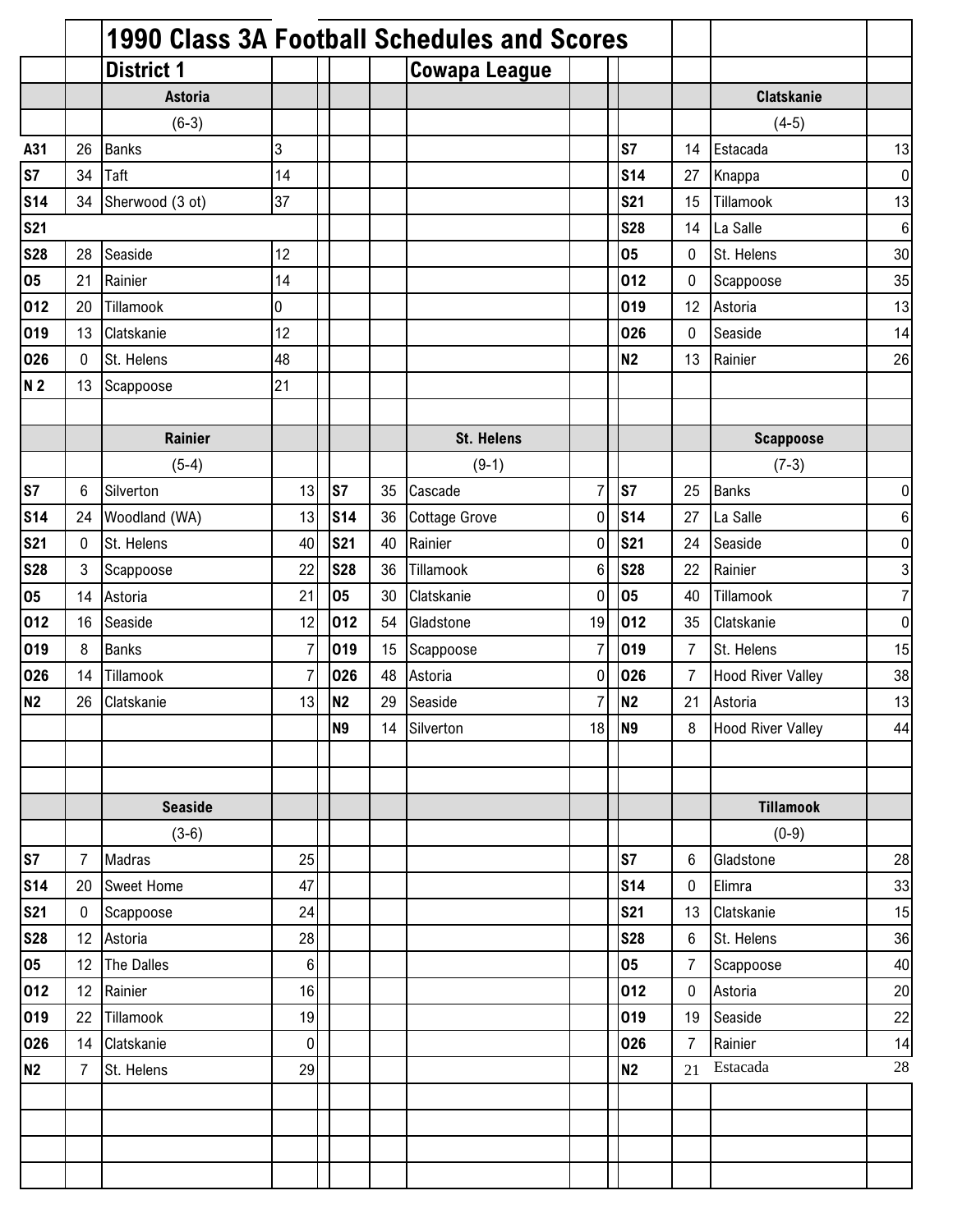|                |                | <b>District 2</b>        |                |                |    | <b>Tri-Valley</b>        |                 |                |                |                          |                |
|----------------|----------------|--------------------------|----------------|----------------|----|--------------------------|-----------------|----------------|----------------|--------------------------|----------------|
|                |                | <b>Banks</b>             |                |                |    |                          |                 |                |                | <b>Estacada</b>          |                |
|                |                | $(1-8)$                  |                |                |    |                          |                 |                |                | $(4-5)$                  |                |
| A31            | 3              | Astoria                  | 26             |                |    |                          |                 | S7             | 13             | Clatskanie               | 14             |
| s <sub>7</sub> | $\mathbf 0$    | Scappoose                | 25             |                |    |                          |                 | <b>S14</b>     | 13             | Silverton                | 35             |
| <b>S14</b>     | 22             | Estacada                 | 12             |                |    |                          |                 | <b>S21</b>     | 12             | <b>Banks</b>             | 22             |
| <b>S21</b>     | 0              | Gladstone                | 21             |                |    |                          |                 | <b>S28</b>     | 14             | Philomath                | $\overline{7}$ |
| <b>S28</b>     | $\overline{7}$ | Sherwood                 | 20             |                |    |                          |                 | 05             | 14             | La Salle                 | 21             |
| 05             | 12             | <b>Hood River Valley</b> | 41             |                |    |                          |                 | 012            | 36             | Creswell                 | $\overline{0}$ |
| 012            | 7              | Rainier                  | 8              |                |    |                          |                 | 019            | 27             | Gladstone                | 28             |
| 019            | 12             | La Salle                 | 14             |                |    |                          |                 | 026            | 12             | The Dalles               | 7 <sup>1</sup> |
| 026            | 13             | The Dalles               | 23             |                |    |                          |                 | N <sub>2</sub> | 28             | Tillamook                | 21             |
| N <sub>2</sub> |                |                          |                |                |    |                          |                 |                |                |                          |                |
|                |                |                          |                |                |    |                          |                 |                |                |                          |                |
|                |                | <b>Gladstone</b>         |                |                |    | <b>Hood River Valley</b> |                 |                |                | La Salle                 |                |
|                |                | $(3-6)$                  |                |                |    | $(10-1)$                 |                 |                |                | $(3-6)$                  |                |
| <b>S7</b>      | 28             | Tillamook                | $6 \mid$       | ls7            | 25 | Madras                   | 6               | S7             | 6              | Woodburn                 | 26             |
| <b>S14</b>     | 24             | Woodburn                 | 39             | <b>S14</b>     | 20 | Hermiston                | $6\phantom{1}$  | <b>S14</b>     | 6              | Scappoose                | 27             |
| <b>S21</b>     | 20             | The Dalles               | 28             | <b>S21</b>     | 44 | La Salle                 | 13              | <b>S21</b>     | 13             | <b>Hood River Valley</b> | 44             |
| <b>S28</b>     | 21             | <b>Banks</b>             | $\pmb{0}$      | <b>S28</b>     | 41 | Central                  | 19              | <b>S28</b>     | $\,6$          | Clatskanie               | 14             |
| 05             | 14             | <b>Hood River Valley</b> | 35             | 05             | 35 | Gladstone                | 14              | 05             | 21             | Estacada                 | 14             |
| 012            | 19             | St. Helens               | 54             | 012            | 41 | <b>Banks</b>             | 12              | 012            | $\overline{7}$ | The Dalles               | 22             |
| 019            | 28             | Estacada                 | 27             | 019            | 42 | The Dalles               | $\mathbf 0$     | 019            | 13             | Sherwood                 | 31             |
| 026            | 21             | Sherwood                 | 26             | 026            | 38 | Scappoose                | $\overline{7}$  | 026            | 14             | <b>Banks</b>             | 12             |
| <b>N2</b>      | 21             | La Salle                 | 42             | N <sub>2</sub> | 29 | Sherwood                 | 21              | N <sub>2</sub> | 42             | Gladstone                | 21             |
|                |                |                          |                | <b>N9</b>      | 44 | Scappoose                | 8               |                |                |                          |                |
|                |                |                          |                | <b>N16</b>     |    | 25 Henley                | 30 <sub>l</sub> |                |                |                          |                |
|                |                |                          |                |                |    |                          |                 |                |                |                          |                |
|                |                |                          |                |                |    |                          |                 |                |                |                          |                |
|                |                | Sherwood                 |                |                |    |                          |                 |                |                | <b>The Dalles</b>        |                |
|                |                | $(7-3)$                  |                |                |    |                          |                 |                |                | $(5-4)$                  |                |
| <b>S7</b>      | 12             | North Marion             | 21             |                |    |                          |                 | S7             | 32             | Molalla                  | $\overline{0}$ |
| <b>S14</b>     | 42             | Molalla                  | $6\phantom{.}$ |                |    |                          |                 | <b>S14</b>     | 44             | Riverside                | 14             |
| <b>S21</b>     | 37             | Astoria (3 ot)           | 34             |                |    |                          |                 | <b>S21</b>     | 28             | Gladstone                | 20             |
| <b>S28</b>     | 34             | The Dalles               | 20             |                |    |                          |                 | <b>S28</b>     | 20             | Sherwood                 | 34             |
| 05             | 20             | <b>Banks</b>             | $\overline{7}$ |                |    |                          |                 | 05             | $\,6$          | Seaside                  | 12             |
| 012            | 36             | <b>Central Linn</b>      | 6 <sup>1</sup> |                |    |                          |                 | 012            | 22             | La Salle                 | $\overline{7}$ |
| 019            | 31             | La Salle                 | $\overline{7}$ |                |    |                          |                 | 019            | $\bf{0}$       | <b>Hood River Valley</b> | 41             |
| 026            | 26             | Gladstone                | 21             |                |    |                          |                 | 026            | $\overline{7}$ | Estacada                 | 12             |
| <b>N2</b>      | 21             | <b>Hood River Valley</b> | 29             |                |    |                          |                 | N <sub>2</sub> | 23             | <b>Banks</b>             | 13             |
| N <sub>9</sub> | 20             | <b>Burns</b>             | 39             |                |    |                          |                 |                |                |                          |                |
|                |                |                          |                |                |    |                          |                 |                |                |                          |                |
|                |                |                          |                |                |    |                          |                 |                |                |                          |                |
|                |                |                          |                |                |    |                          |                 |                |                |                          |                |
|                |                |                          |                |                |    |                          |                 |                |                |                          |                |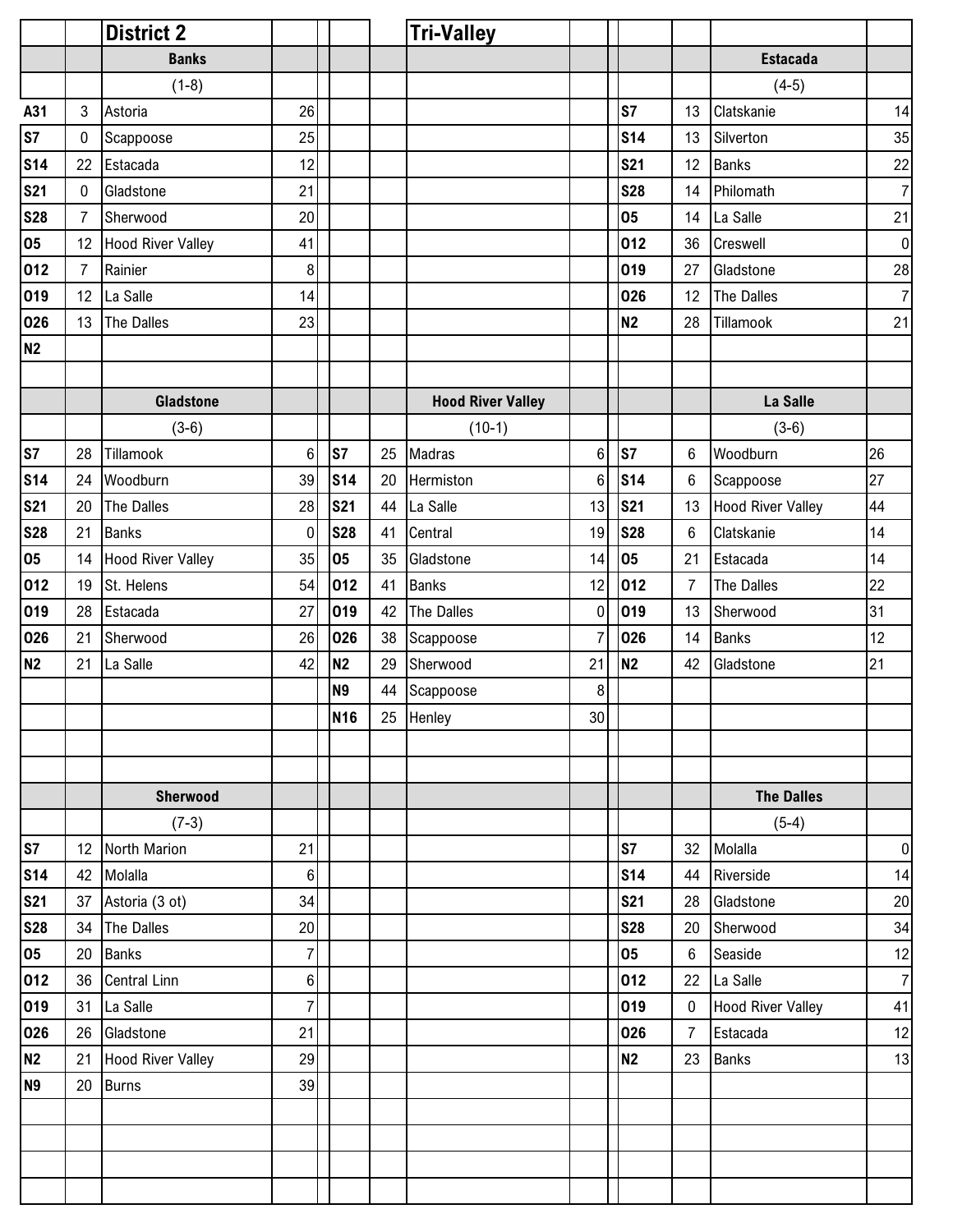|                |    |                         |           |                |             | <b>District 3 Far West</b> |                 |                |                |                        |                |
|----------------|----|-------------------------|-----------|----------------|-------------|----------------------------|-----------------|----------------|----------------|------------------------|----------------|
|                |    | <b>Bandon</b>           |           |                |             | <b>Brookings-Harbor</b>    |                 |                |                | Coquille               |                |
|                |    | $(6-3)$                 |           |                |             | $(3-6)$                    |                 |                |                | $(8-2)$                |                |
| S7             | 44 | Riddle                  | 0         | S7             | 20          | <b>Illinois Valley</b>     | $6\phantom{1}6$ | S7             | 30             | Vancouver Prep (BC)    | $\overline{0}$ |
| <b>S14</b>     | 64 | Waldport                | $\pmb{0}$ | <b>S14</b>     | 0           | Del Norte (CA)             | 23              | <b>S14</b>     | 61             | Rogue River            | 14             |
| <b>S21</b>     | 84 | <b>Gold Beach</b>       | 8         | <b>S21</b>     | 7           | <b>Siuslaw</b>             | 33              | <b>S21</b>     | 57             | <b>Myrtle Point</b>    | $\overline{0}$ |
| <b>S28</b>     | 36 | Douglas                 | 27        | <b>S28</b>     | 19          | <b>Gold Bech</b>           | 7               | <b>S28</b>     | 31             | Siuslaw                | 28             |
| 05             | 73 | <b>Myrtle Point</b>     | 13        | 05             | 12          | Coquille                   | 39              | 05             | 39             | Brookings-Harbor       | 12             |
| 012            | 20 | Reedsport               | 40        | 012            | 27          | <b>Myrtle Point</b>        | $\bf{0}$        | 012            | 34             | Douglas                | $\bf 8$        |
| 019            | 6  | Coquille                | 20        | 019            | $\mathbf 0$ | Reedsport                  | 48              | 019            | 20             | Bandon                 | $\,6$          |
| 026            | 20 | Siuslaw                 | 21        | 026            | 27          | <b>Douglas</b>             | 42              | 026            | 14             | Reedsport              | 44             |
| <b>N2</b>      | 65 | Brookings-Harbor        | 27        | N <sub>2</sub> | 27          | <b>Bandon</b>              | 65              | N <sub>2</sub> | 21             | <b>Gold Beach</b>      | $\overline{0}$ |
|                |    |                         |           |                |             |                            |                 | <b>N9</b>      | 8              | Cottage Grove (ot)     | 11             |
|                |    |                         |           |                |             |                            |                 |                |                |                        |                |
|                |    |                         |           |                |             |                            |                 |                |                |                        |                |
|                |    | <b>Douglas</b>          |           |                |             |                            |                 |                |                | <b>Gold Beach</b>      |                |
|                |    | $(5-4)$                 |           |                |             |                            |                 |                |                | $(3-6)$                |                |
| S7             | 34 | Sutherlin               | 33        |                |             |                            |                 | S7             | 42             | Rogue River            | $\overline{0}$ |
| <b>S14</b>     | 14 | Glide                   | 8         |                |             |                            |                 | <b>S14</b>     | 27             | <b>Illinois Valley</b> | 14             |
| <b>S21</b>     | 6  | Reedsport               | 36        |                |             |                            |                 | <b>S21</b>     | 8              | Bandon                 | 84             |
| <b>S28</b>     | 27 | Bandon                  | 36        |                |             |                            |                 | <b>S28</b>     | $\overline{7}$ | Brookings-Harbor       | 19             |
| 05             | 20 | Siuslaw                 | 43        |                |             |                            |                 | 05             | 12             | Reedsport              | 50             |
| 012            | 6  | Coquille                | 34        |                |             |                            |                 | 012            | 13             | Siuslaw                | 56             |
| 019            | 28 | <b>Gold Beach</b>       | 12        |                |             |                            |                 | 019            | 12             | Douglas                | 28             |
| 026            | 42 | Brookings-Harbor        | 27        |                |             |                            |                 | 026            | 41             | <b>Myrtle Point</b>    | 12             |
| N <sub>2</sub> | 56 | Myrtle Point            | 0         |                |             |                            |                 | N <sub>2</sub> | 0              | Coquille               | 21             |
|                |    |                         |           |                |             |                            |                 |                |                |                        |                |
|                |    |                         |           |                |             |                            |                 |                |                |                        |                |
|                |    | <b>Myrtle Point</b>     |           |                |             | Reedsport                  |                 |                |                | <b>Siuslaw</b>         |                |
|                |    | $(0-9)$                 |           |                |             | $(12-0)$                   |                 |                |                | $(7-2)$                |                |
| A31            | 16 | Waldport                | 18        | S7             | 28          | Newport                    | 8               | S7             | 34             | <b>Pleasant Hill</b>   | 18             |
| S7             | 0  | Glide                   | 27        | <b>S14</b>     | 34          | Sutherlin                  | 0               | <b>S14</b>     | 26             | Newport                | 20             |
| <b>S14</b>     | 0  | Coquille                | 56        | <b>S21</b>     | 37          | Douglas                    | 6               | <b>S21</b>     | 33             | Brookings-Harbor       | $\overline{7}$ |
| <b>S21</b>     | 18 | Reedsport               | 48        | <b>S28</b>     | 48          | Myrtle Point               | 18              | <b>S28</b>     | 28             | Coquille               | 31             |
| <b>S28</b>     | 13 | Bandon                  | 73        | 05             | 50          | Gold Beach                 | 12              | 05             | 43             | Douglas                | 20             |
| 05             | 0  | <b>Brookings-Harbor</b> | 27        | 012            | 40          | Bandon                     | 20              | 012            | 56             | Gold Beach             | 13             |
| 012            | 0  | Siuslaw                 | 34        | 019            | 48          | Brookings-Harbor           | 0               | 019            | 34             | <b>Myrtle Point</b>    | $\overline{0}$ |
| 019            | 12 | <b>Gold Beach</b>       | 41        | 026            | 44          | Coquille                   | 14              | 026            | 21             | Bandon                 | 20             |
| 026            | 0  | Douglas                 | 56        | N <sub>2</sub> | 28          | Siuslaw                    | 27              | <b>N2</b>      | 27             | Reedsport              | 28             |
|                |    |                         |           | <b>N9</b>      | 22          | Philomath                  | 12              |                |                |                        |                |
|                |    |                         |           | <b>N16</b>     | 22          | Sweet Home                 | 12              |                |                |                        |                |
|                |    |                         |           | <b>N23</b>     | 16          | Henley                     | 0               |                |                |                        |                |
|                |    |                         |           | <b>N30</b>     | 26          | Silverton                  | 6               |                |                |                        |                |
|                |    |                         |           |                |             |                            |                 |                |                |                        |                |
|                |    |                         |           |                |             |                            |                 |                |                |                        |                |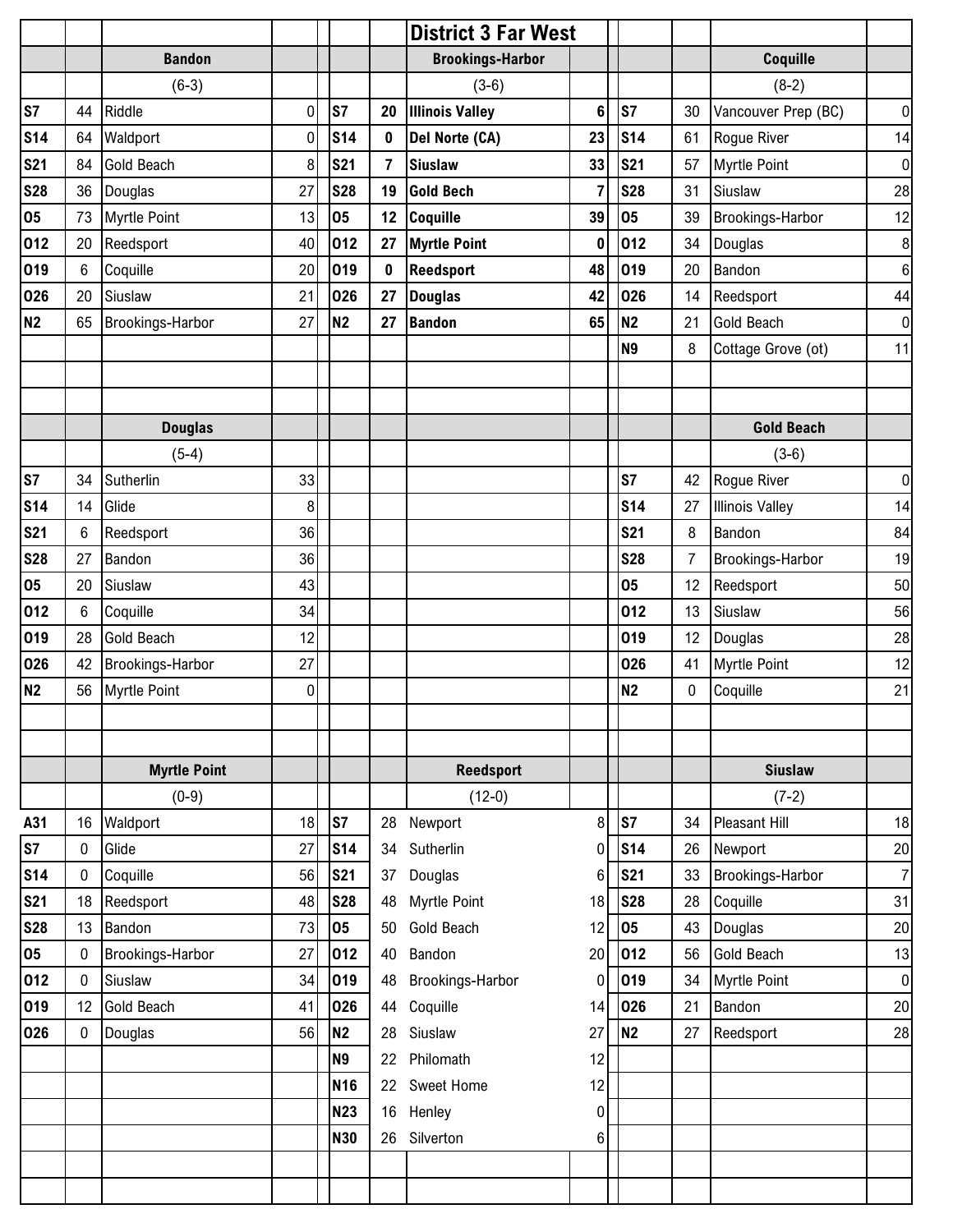|                |             |                          |                  |                |                | <b>District 4 Val-Co</b> |    |                |                |                        |                  |
|----------------|-------------|--------------------------|------------------|----------------|----------------|--------------------------|----|----------------|----------------|------------------------|------------------|
|                |             | <b>Central</b>           |                  |                |                |                          |    |                |                | <b>Newport</b>         |                  |
|                |             | $(4-5)$                  |                  |                |                |                          |    |                |                | $(8-4)$                |                  |
| S7             | 19          | <b>Dallas</b>            | 31               |                |                |                          |    | S7             | 18             | South Umpqua           | $\overline{0}$   |
| <b>S14</b>     | 23          | <b>Sweet Home</b>        | 27               |                |                |                          |    | <b>S14</b>     | 8              | Reedsport              | 28               |
| <b>S21</b>     | 13          | <b>Cottage Grove</b>     | 20               |                |                |                          |    | <b>S21</b>     | 20             | Siuslaw                | 26               |
| <b>S28</b>     | 19          | <b>Hood River Valley</b> | 41               |                |                |                          |    | <b>S28</b>     | 32             | Taft                   | $\,6$            |
| 05             | 28          | Toledo                   | 14               |                |                |                          |    | 05             | 25             | Yamhill-Carlton        | $\boldsymbol{6}$ |
| 012            | 40          | Yamhill-Carlton          | $\,6$            |                |                |                          |    | 012            | 47             | Philomath              | 26               |
| 019            | 8           | Newport                  | 6                |                |                |                          |    | 019            | 6              | Central                | $\bf 8$          |
| 026            | 34          | Taft                     | 8                |                |                |                          |    | 026            | 27             | Junction City          | 20               |
| N <sub>2</sub> | 14          | Philomath                | 34               |                |                |                          |    | <b>N2</b>      | 35             | Toledo                 | 24               |
|                |             |                          |                  |                |                |                          |    | <b>N9</b>      | 20             | North Valley           | $\mathbf{3}$     |
|                |             |                          |                  |                |                |                          |    | <b>N16</b>     | $\,6$          | <b>Cottage Grove</b>   | $\mathbf{3}$     |
|                |             |                          |                  |                |                |                          |    | <b>N23</b>     | 0              | Silverton              | 19               |
|                |             |                          |                  |                |                |                          |    |                |                |                        |                  |
|                |             | Philomath                |                  |                |                | <b>Taft</b>              |    |                |                | <b>Toledo</b>          |                  |
|                |             | $(7-3)$                  |                  |                |                | $(0-9)$                  |    |                |                | $(3-6)$                |                  |
| S7             | 16          | Junction City            | 6                | S7             | 6              | Dayton                   | 42 | S7             | $\,6$          | Elmira                 | 20               |
| <b>S14</b>     | 9           | North Marion (ot)        | 6                | <b>S14</b>     | 14             | Astoria                  | 34 | <b>S14</b>     | 18             | Junction City          | 25               |
| <b>S21</b>     | 31          | Toledo                   | $\overline{7}$   | <b>S21</b>     | $6\phantom{1}$ | Newport                  | 32 | <b>S21</b>     | $\overline{7}$ | Philomath              | 31               |
| <b>S28</b>     | 7           | Estacada                 | 14               | <b>S28</b>     | 7              | Elmira                   | 40 | <b>S28</b>     | 27             | Yamhill-Carlton        | 16               |
| 05             | 33          | Taft                     | 7                | 05             | 7              | Philomath                | 33 | 05             | 14             | Central                | 28               |
| 012            | 26          | Newport                  | 47               | 012            | 26             | Waldport                 | 33 | 012            | 8              | Sutherlin              | 13               |
| 019            | 21          | <b>Pleasant Hill</b>     | 14               | 019            | 8              | Toledo                   | 20 | 019            | 20             | Taft                   | $\bf 8$          |
| 026            | 46          | Yamhill-Carlton          | 6                | 026            | 8              | Central                  | 34 | 026            | 31             | Waldport               | $\overline{7}$   |
| N2             | 34          | Central                  | 14               | N <sub>2</sub> | 8              | Yamhill-Carlton          |    | 28 N2          |                | 24 Newport             | $35\,$           |
| N <sub>9</sub> |             | 12 Reedsport             | 22               |                |                |                          |    |                |                |                        |                  |
|                |             |                          |                  |                |                |                          |    |                |                |                        |                  |
|                |             | Waldport                 |                  |                |                |                          |    |                |                | <b>Yamhill-Carlton</b> |                  |
|                |             | $(5-4)$                  |                  |                |                |                          |    |                |                | $(4-5)$                |                  |
| A31            | 18          | <b>Myrtle Point</b>      | 16               |                |                |                          |    | S7             | 22             | Amity                  | 42               |
| <b>S7</b>      | 18          | Gervais                  | $\pmb{0}$        |                |                |                          |    | <b>S14</b>     | 14             | Jefferson              | $\overline{0}$   |
| <b>S14</b>     | $\mathbf 0$ | Bandon                   | 64               |                |                |                          |    | <b>S21</b>     | 38             | Waldport               | 19               |
| <b>S21</b>     | 19          | Yamhiull-Carlton         | 38               |                |                |                          |    | <b>S28</b>     | 16             | Toledo                 | 27               |
| <b>S28</b>     | 34          | Creswell                 | 12               |                |                |                          |    | 05             | $\,6\,$        | Newport                | 25               |
| 05             | 32          | Crow                     | $\boldsymbol{6}$ |                |                |                          |    | 012            | $\,6\,$        | Central                | 40               |
| 012            | 33          | Taft                     | 26               |                |                |                          |    | 019            | 34             | Sheridan               | 28               |
| 019            | 18          | Harrisburg               | 20               |                |                |                          |    | 026            | $\,6\,$        | Philomath              | 46               |
| 026            | 7           | Toledo                   | 31               |                |                |                          |    | N <sub>2</sub> | 28             | Taft                   | $\boldsymbol{8}$ |
| N2             |             |                          |                  |                |                |                          |    |                |                |                        |                  |
|                |             | independent              |                  |                |                |                          |    |                |                |                        |                  |
|                |             |                          |                  |                |                |                          |    |                |                |                        |                  |
|                |             |                          |                  |                |                |                          |    |                |                |                        |                  |
|                |             |                          |                  |                |                |                          |    |                |                |                        |                  |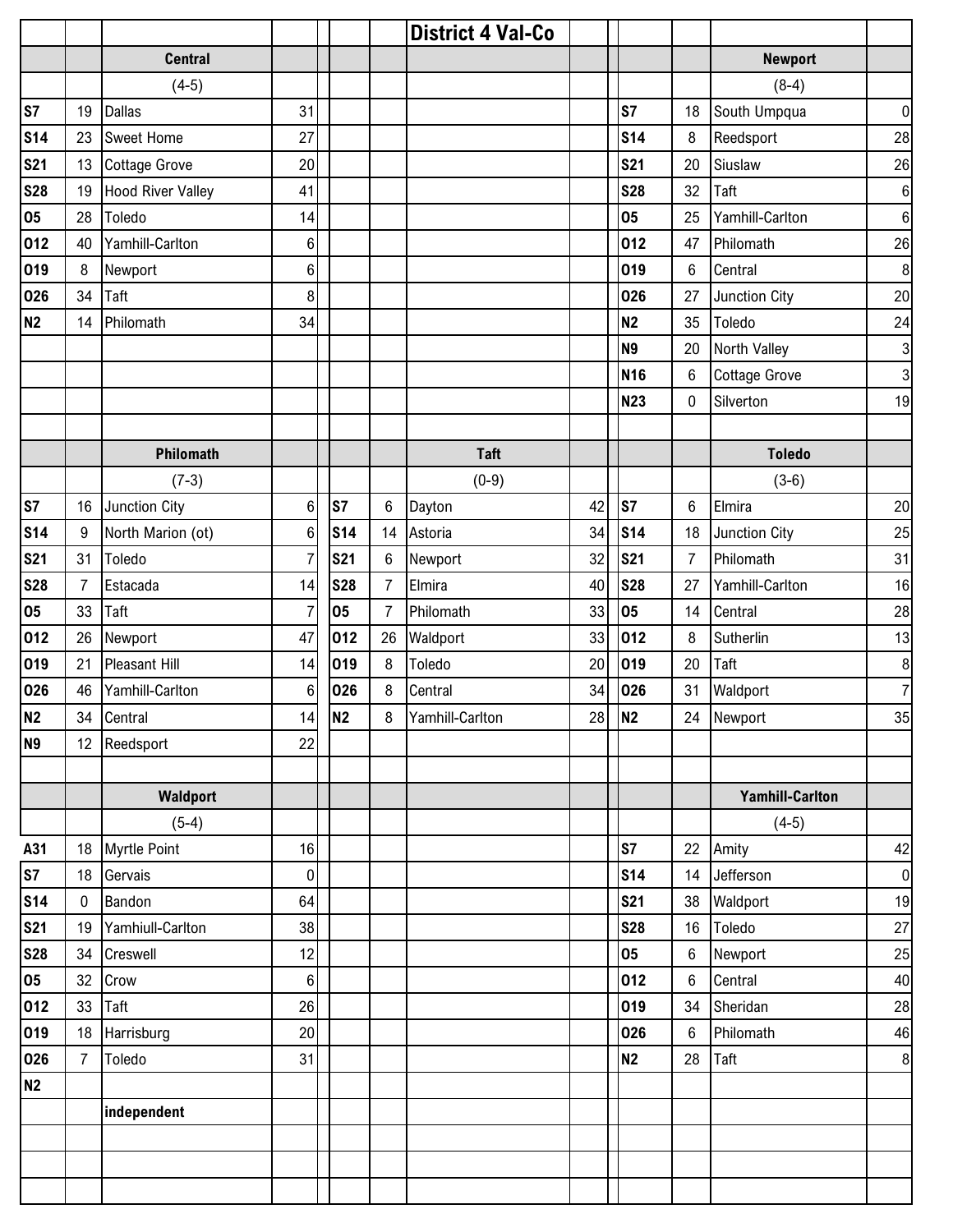|                 |                |                      |                  |                |                | <b>District 5 Sky-Em</b> |                 |                 |          |                      |                |
|-----------------|----------------|----------------------|------------------|----------------|----------------|--------------------------|-----------------|-----------------|----------|----------------------|----------------|
|                 |                | <b>Cottage Grove</b> |                  |                |                | <b>Creswell</b>          |                 |                 |          | <b>Elmira</b>        |                |
|                 |                | $(8-3)$              |                  |                |                | $(0-9)$                  |                 |                 |          | $(5-4)$              |                |
| S7              | 11             | <b>Hidden Valley</b> | $\overline{0}$   | S7             | 14             | North Douglas            | 21              | ls7             | 20       | Toledo               | $6 \mid$       |
| S <sub>14</sub> | 0              | St. Helens           | 36               | <b>S14</b>     | $6\phantom{.}$ | La Pine                  | 58              | S <sub>14</sub> | 33       | Tillamook            | $\overline{0}$ |
| <b>S21</b>      | 20             | Central              | 13               | <b>S21</b>     | 0              | Glendale                 | 28              | <b>S21</b>      | 13       | Glide                | 10             |
| <b>S28</b>      | 20             | Pleasant Hill        | 8                | <b>S28</b>     | 12             | Waldport                 | 34              | <b>S28</b>      | 40       | Taft                 | $\overline{7}$ |
| 05              | 13             | Elmira               | $6\phantom{.}$   | 05             | 8              | Marist                   | 33              | 05              | $\,6$    | <b>Cottage Grove</b> | 13             |
| 012             | 14             | Junction City        | 28               | 012            | $\pmb{0}$      | Estacada                 | 36              | 012             | 19       | Marist               | 28             |
| 019             | 36             | Marist               | 14               | 019            | 12             | Robert Service (AL)      | 59              | 019             | 41       | Sutherlin            | 14             |
| 026             | 14             | Glide                | 13               | 026            | 26             | Lowell                   | 39              | 026             | 6        | <b>Pleasant Hill</b> | 37             |
| <b>N2</b>       | 28             | Sutherlin            | 13               | N <sub>2</sub> | 22             | Glide                    | 56              | N <sub>2</sub>  | 33       | Junction City        | 28             |
| N <sub>9</sub>  | 11             | Coquille (0t)        | 8 <sup>1</sup>   |                |                |                          |                 |                 |          |                      |                |
| <b>N16</b>      | 3              | Newport              | $6\phantom{a}$   |                |                |                          |                 |                 |          |                      |                |
|                 |                |                      |                  |                |                |                          |                 |                 |          |                      |                |
|                 |                |                      |                  |                |                |                          |                 |                 |          |                      |                |
|                 |                | Glide                |                  |                |                |                          |                 |                 |          | <b>Junction City</b> |                |
|                 |                | $(4-5)$              |                  |                |                |                          |                 |                 |          | $(5-4)$              |                |
| S7              | 27             | <b>Myrtle Point</b>  | $\boldsymbol{0}$ |                |                |                          |                 | S7              | 6        | Philomath            | 16             |
| <b>S14</b>      | 8              | Douglas              | 14               |                |                |                          |                 | <b>S14</b>      | 25       | Toledo               | 18             |
| <b>S21</b>      | 10             | Elmira               | 13               |                |                |                          |                 | <b>S21</b>      | 26       | Marist               | 13             |
| <b>S28</b>      | $\overline{7}$ | Marist               | $\overline{0}$   |                |                |                          |                 | <b>S28</b>      | 18       | Sutherlin            | $\overline{0}$ |
| 05              | 31             | Sutherlin            | 12               |                |                |                          |                 | 05              | $\bf{0}$ | Pleasant Hill        | $\overline{7}$ |
| 012             | 12             | <b>Pleasant Hill</b> | 30               |                |                |                          |                 | 012             | 28       | <b>Cottage Grove</b> | 14             |
| 019             | 15             | Junction City        | 21               |                |                |                          |                 | 019             | 21       | Glide                | 15             |
| 026             | 13             | <b>Cottage Grove</b> | 14               |                |                |                          |                 | 026             | 20       | Newport              | 27             |
| N2              |                | 56 Creswell          | 22               |                |                |                          |                 | N <sub>2</sub>  | 28       | Elmira               | 33             |
|                 |                |                      |                  |                |                |                          |                 |                 |          |                      |                |
|                 |                |                      |                  |                |                |                          |                 |                 |          |                      |                |
|                 |                | <b>Marist</b>        |                  |                |                | <b>Pleasant Hill</b>     |                 |                 |          | <b>Sutherlin</b>     |                |
|                 |                | $(4-5)$              |                  |                |                | $(6-4)$                  |                 |                 |          | $(1-8)$              |                |
| S7              | $\overline{7}$ | South Umpqua         | $6 \mid$         | S7             | 18             | Siuslaw                  | 34              | S7              | 33       | Douglas              | 34             |
| <b>S14</b>      | 10             | Cascade              | 38               | <b>S14</b>     | 29             | North Valley             | 8               | S <sub>14</sub> | 0        | Reedsport            | 34             |
| <b>S21</b>      | 13             | Junction City        | 26               | <b>S21</b>     | 22             | Sutherlin                | $6\phantom{1}$  | <b>S21</b>      | $\,6$    | Pleasant Hill        | 22             |
| <b>S28</b>      | 0              | Glide                | $\overline{7}$   | <b>S28</b>     | 8              | <b>Cottage Grove</b>     | 20              | <b>S28</b>      | 0        | Junction City        | 18             |
| 05              | 33             | Creswell             | $\boldsymbol{8}$ | 05             | $\overline{7}$ | Junction City            | $\mathbf 0$     | 05              | 12       | Glide                | 31             |
| 012             | 28             | Elmira               | 19               | 012            | 30             | Glide                    | 12              | 012             | 13       | Toledo               | 8 <sup>°</sup> |
| 019             | 14             | <b>Cottage Grove</b> | 36               | 019            | 14             | Philomath                | 21              | 019             | 14       | Elmira               | 41             |
| 026             | 20             | Sutherlin            | 14               | 026            | 37             | Elmira                   | $6\phantom{1}6$ | 026             | 14       | Marist               | 20             |
| N2              | 19             | <b>Pleasant Hill</b> | 40               | N <sub>2</sub> | 40             | Marist                   | 19              | N <sub>2</sub>  | 13       | <b>Cottage Grove</b> | 28             |
|                 |                |                      |                  | <b>N9</b>      | $\overline{7}$ | Henley                   | 34              |                 |          |                      |                |
|                 |                |                      |                  |                |                |                          |                 |                 |          |                      |                |
|                 |                |                      |                  |                |                |                          |                 |                 |          |                      |                |
|                 |                |                      |                  |                |                |                          |                 |                 |          |                      |                |
|                 |                |                      |                  |                |                |                          |                 |                 |          |                      |                |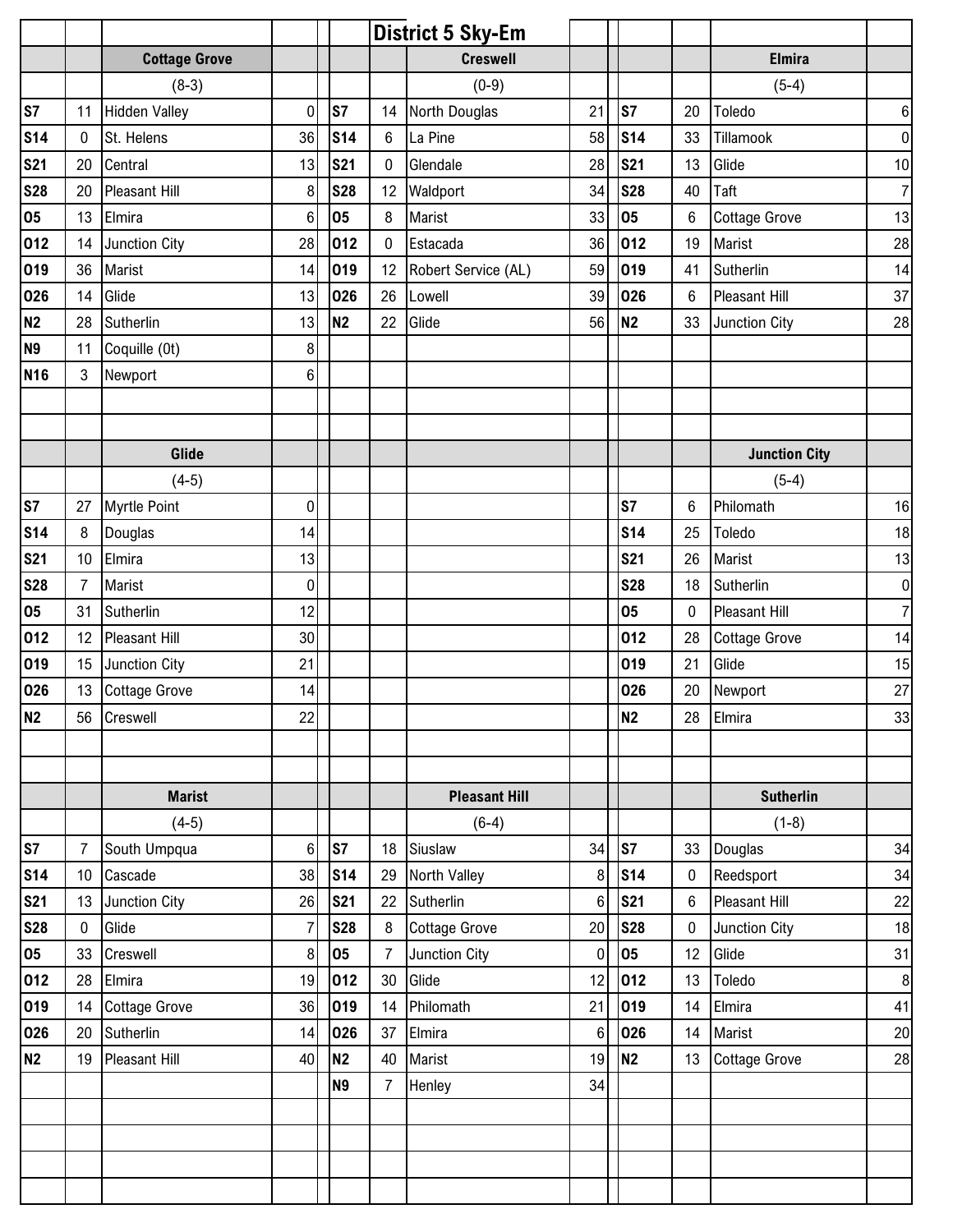|                 |                |                          |                  |            |                 | <b>District 6 Skyline</b> |                 |                |                  |                        |                  |
|-----------------|----------------|--------------------------|------------------|------------|-----------------|---------------------------|-----------------|----------------|------------------|------------------------|------------------|
|                 |                | <b>Henley</b>            |                  |            |                 | <b>Hidden Valley</b>      |                 |                |                  | <b>Illionis Valley</b> |                  |
|                 |                | $(11-1)$                 |                  |            |                 | $(5-4)$                   |                 |                |                  | $(1-8)$                |                  |
| A31             | 39             | Klamath Union            | 17               | S7         | 0               | <b>Cottage Grove</b>      | 11              | S7             | 10               | Brookings-Harbor       | $\boldsymbol{6}$ |
| S7              | 20             | Redmond                  | 6                | <b>S14</b> | 20              | Fortuna (CA)              | 19              | <b>S14</b>     | $\,6$            | <b>Gold Beach</b>      | $\bf 8$          |
| <b>S14</b>      | 48             | Lakeview                 | 0                | <b>S21</b> | 10              | Phoenix                   | 29              | <b>S21</b>     | 14               | North Valley           | 41               |
| <b>S21</b>      | 24             | North Valley             | $\pmb{0}$        | <b>S28</b> | 26              | Rogue River               | $6\phantom{1}6$ | <b>S28</b>     | $\overline{c}$   | Lakeview               | 28               |
| <b>S28</b>      | 68             | Rogue River              | 0                | 05         | 0               | South Umpqua              | 37              | 05             | 12               | Phoenix                | 56               |
| 05              | 31             | South Umpqua             | 7                | 012        | 26              | Lakeview                  | 14              | 012            | 14               | Rogue River            | 27               |
| 012             | 74             | <b>Illinois Valley</b>   | 0                | 019        | 26              | North Valley              | 12              | 019            | $\overline{7}$   | Henley                 | 27               |
| 019             |                |                          |                  | 026        | $\overline{7}$  | Henley                    | 31              | 026            | 0                | South Umpqua           | 49               |
| 026             | 31             | <b>Hidden Valley</b>     | 7                | <b>N2</b>  | 27              | <b>Illinois Valley</b>    | 12              | N <sub>2</sub> | 6                | <b>Hidden Valley</b>   | 41               |
| <b>N2</b>       | 41             | Phoenix                  | 0                |            |                 |                           |                 |                |                  |                        |                  |
| N <sub>9</sub>  | 34             | <b>Pleasant Hill</b>     | 7                |            |                 |                           |                 |                |                  |                        |                  |
| N <sub>16</sub> | 30             | <b>Hood River Valley</b> | 25               |            |                 |                           |                 |                |                  |                        |                  |
| <b>N23</b>      | $\mathbf{0}$   | Reedsport                | 16               |            |                 |                           |                 |                |                  |                        |                  |
|                 |                |                          |                  |            |                 |                           |                 |                |                  |                        |                  |
|                 |                | <b>Lakeview</b>          |                  |            |                 |                           |                 |                |                  | <b>North Valley</b>    |                  |
|                 |                | $(3-6)$                  |                  |            |                 |                           |                 |                |                  | $(6-4)$                |                  |
| S7              | 20             | <b>Burns</b>             | 42               |            |                 |                           |                 | S7             | 10               | Del Norte (CA)         | $\overline{7}$   |
| <b>S14</b>      | 22             | Modoc (CA)               | 0                |            |                 |                           |                 | <b>S14</b>     | 9                | <b>Pleasant Hill</b>   | 29               |
| <b>S21</b>      | 0              | Henley                   | 48               |            |                 |                           |                 | <b>S21</b>     | 45               | <b>Illinois Valley</b> | 9                |
| <b>S28</b>      | 39             | <b>Illinois Valley</b>   | $\boldsymbol{0}$ |            |                 |                           |                 | <b>S28</b>     | 0                | Henley                 | 24               |
| 05              | 0              | North Valley             | 28               |            |                 |                           |                 | 05             | 28               | Lakeview               | 0                |
| 012             | 14             | <b>Hidden Valley</b>     | 26               |            |                 |                           |                 | 012            | 20               | Phoenix                | $\overline{7}$   |
| 019             | 13             | South Umpqua             | 21               |            |                 |                           |                 | 019            | 12               | <b>Hidden Valley</b>   | 26               |
| 026             | 22             | Phoenix                  | 64               |            |                 |                           |                 | 026            | 52               | Rogue River            | 6                |
| N <sub>2</sub>  | 44             | Rogue River              | $6 \,$           |            |                 |                           |                 | N <sub>2</sub> | 14               | South Umpqua           | $\overline{6}$   |
|                 |                |                          |                  |            |                 |                           |                 | <b>N9</b>      | 3                | Newport                | 20               |
|                 |                |                          |                  |            |                 |                           |                 |                |                  |                        |                  |
|                 |                |                          |                  |            |                 |                           |                 |                |                  |                        |                  |
|                 |                | <b>Phoenix</b>           |                  |            |                 | <b>Rogue River</b>        |                 |                |                  | <b>South Umqpua</b>    |                  |
|                 |                | $(4-5)$                  |                  |            |                 | $(0-9)$                   |                 |                |                  | $(5-4)$                |                  |
| S7              | 0              | Yreka-CA                 | 24               | S7         | 0               | Gold Beach                | 42              | S7             | 0                | Newport                | 18               |
| <b>S14</b>      | 7              | <b>Dallas</b>            | 21               | <b>S14</b> | 14              | Coquille                  | 61              | <b>S14</b>     | 6                | <b>Marist</b>          | $\overline{7}$   |
| <b>S21</b>      | 29             | <b>Hidden Valley</b>     | 10               | <b>S21</b> | 0               | South Umpqua              | 68              | <b>S21</b>     | 68               | Rogue River            | 0                |
| <b>S28</b>      | 6              | South Umpqua             | 12               | <b>S28</b> | 6               | <b>Hidden Valley</b>      | 26              | <b>S28</b>     | 12               | Phoenix                | 6                |
| 05              | 28             | <b>Illinois Valley</b>   | 0                | 05         | 0               | Henley                    | 68              | 05             | 37               | <b>Hidden Valley</b>   | 0                |
| 012             | $\overline{7}$ | North Valley             | 20               | 012        | 0               | <b>Illinois Valley</b>    | 34              | 012            | $\overline{7}$   | Henley                 | 31               |
| 019             | 54             | Rogue River              | 6                | 019        | $6\phantom{.0}$ | Phoenix                   | 54              | 019            | 21               | Lakeview               | 13               |
| 026             | 64             | Lakeview                 | 22               | 026        | 6               | North Valley              | 52              | 026            | $\boldsymbol{g}$ | <b>Illinois Valley</b> | $\overline{7}$   |
| N2              | 0              | Henley                   | 41               | <b>N2</b>  | 6               | Lakeview                  | 44              | <b>N2</b>      | 6                | North Valley           | 14               |
|                 |                |                          |                  |            |                 |                           |                 |                |                  |                        |                  |
|                 |                |                          |                  |            |                 |                           |                 |                |                  |                        |                  |
|                 |                |                          |                  |            |                 |                           |                 |                |                  |                        |                  |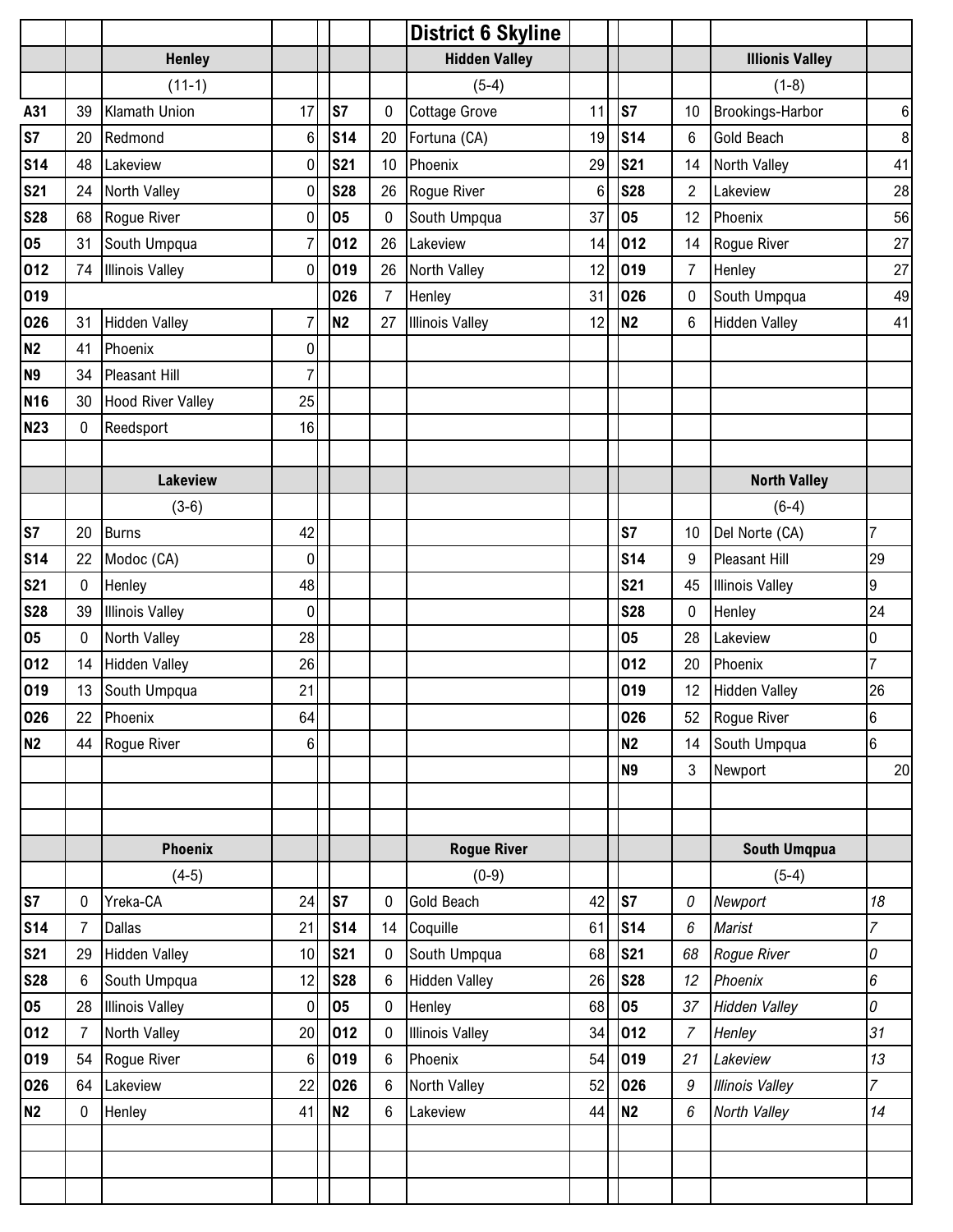|                   |                 |                          |                  |                |                | <b>District 7 Greater Oregon</b> |    |                 |                |                    |                |
|-------------------|-----------------|--------------------------|------------------|----------------|----------------|----------------------------------|----|-----------------|----------------|--------------------|----------------|
|                   |                 | <b>Baker</b>             |                  |                |                |                                  |    |                 |                | <b>Burns</b>       |                |
|                   |                 | $(2-7)$                  |                  |                |                |                                  |    |                 |                | $(7-4)$            |                |
| S7                | $\mathbf 0$     | La Grande                | 21               |                |                |                                  |    | A31             | 0              | Enterprise         | 9              |
| <b>S14</b>        | $\mathbf 0$     | Weisder (ID)             | 39               |                |                |                                  |    | S7              | 42             | Lakeview           | 20             |
| <b>S21</b>        | 13              | <b>Nyssa</b>             | 34               |                |                |                                  |    | <b>S14</b>      | 13             | <b>Grant Union</b> | 45             |
| <b>S28</b>        | 21              | McLoughlin               | 0                |                |                |                                  |    | <b>S21</b>      | 30             | Riverside          | 13             |
| 05                | 6               | Woodburn                 | 29               |                |                |                                  |    | <b>S28</b>      | 6              | Nyssa              | $\overline{7}$ |
| 012               | 28              | Riverside                | 8                |                |                |                                  |    | 05              | 8              | Ontario            | $\overline{7}$ |
| 019               | 14              | <b>Burns</b>             | 21               |                |                |                                  |    | 012             | 20             | Madras             | $\bf 6$        |
| 026               | 12              | Madras (2 ot)            | 18               |                |                |                                  |    | 019             | 21             | <b>Baker</b>       | 14             |
| N <sub>2</sub>    | 7               | Ontario                  | 28               |                |                |                                  |    | 026             |                |                    |                |
|                   |                 |                          |                  |                |                |                                  |    | <b>N2</b>       | 34             | McLoughlin         | $\overline{7}$ |
|                   |                 |                          |                  |                |                |                                  |    | N <sub>9</sub>  | 39             | Sherwood           | 20             |
|                   |                 |                          |                  |                |                |                                  |    | <b>N16</b>      | $\,6$          | Silverton          | 35             |
|                   |                 |                          |                  |                |                |                                  |    |                 |                |                    |                |
|                   |                 |                          |                  |                |                |                                  |    |                 |                |                    |                |
|                   |                 | <b>Madras</b>            |                  |                |                | <b>McLoughlin</b>                |    |                 |                | <b>Nyssa</b>       |                |
|                   |                 | $(2-7)$                  |                  |                |                | $(3-5)$                          |    |                 |                | $(5-4)$            |                |
| A31               | 25              | Seaside                  | $\overline{7}$   | S7             | $\overline{7}$ | Enterprise                       | 9  | ls7             | 6              | New Plymouth (ID)  | 19             |
| S7                | 6               | <b>Hood River Valley</b> | 25               | <b>S14</b>     | 14             | Colfax (WA)                      | 39 | <b>S14</b>      | 10             | Fruityland (ID)    | 3              |
| <b>S14</b>        | 7               | <b>Crook County</b>      | 13               | <b>S21</b>     | 14             | Madras                           | 6  | <b>S21</b>      | 34             | <b>Baker</b>       | 13             |
| <b>S21</b>        | 6               | McLoughlin               | 14               | <b>S28</b>     | $\mathbf{0}$   | Baker                            | 21 | <b>S28</b>      | $\overline{7}$ | <b>Burns</b>       | $6 \mid$       |
| <b>S28</b>        | $\mathbf 0$     | Ontario                  | 8                | 05             | 35             | Riverside                        | 12 | 05              | 41             | <b>Madras</b>      | $\overline{0}$ |
| 05                | 0               | <b>Nyssa</b>             | 41               | 012            |                |                                  |    | 012             | $\pmb{0}$      | Ontario            | 23             |
| 012               | $6\phantom{1}6$ | <b>Burns</b>             | 20               | 019            | 18             | Ontario                          | 26 | 019             | 43             | Riverside          | 12             |
|                   |                 |                          |                  | 026            |                | 34 Nyssa                         | 20 | 026             | 20             | McLoughlin         | 34             |
| $\frac{019}{026}$ | 18              | Baker (2 ot)             | 12               | N <sub>2</sub> | $\overline{7}$ | <b>Burns</b>                     | 34 | N <sub>2</sub>  | 28             | Vale               | 34             |
| <b>N2</b>         | 27              | Riverside                | 28               |                |                |                                  |    |                 |                |                    |                |
|                   |                 |                          |                  |                |                |                                  |    |                 |                |                    |                |
|                   |                 | <b>Ontario</b>           |                  |                |                |                                  |    |                 |                | <b>Riverside</b>   |                |
|                   |                 | $(7-3)$                  |                  |                |                |                                  |    |                 |                | $(1-8)$            |                |
| s <sub>7</sub>    | $\mathbf 0$     | Weiser-ID                | 26               |                |                |                                  |    | S7              | $\overline{7}$ | Dayton (WA)        | 41             |
| <b>S14</b>        | 26              | Caldwell-ID              | 24               |                |                |                                  |    | S <sub>14</sub> | 14             | The Dalles         | 44             |
| <b>S21</b>        | 21              | Vallivue-ID              | $\overline{3}$   |                |                |                                  |    | <b>S21</b>      | 13             | <b>Burns</b>       | 30             |
| <b>S28</b>        | 8               | Madras                   | $\pmb{0}$        |                |                |                                  |    | <b>S28</b>      | 16             | <b>Umatilla</b>    | 44             |
| 05                | $\overline{7}$  | <b>Burns</b>             | $\boldsymbol{8}$ |                |                |                                  |    | 05              | 12             | McLoughlin         | 35             |
| 012               | 23              | Nyssa                    | $\overline{0}$   |                |                |                                  |    | 012             | 8              | <b>Baker</b>       | 28             |
| 019               | 26              | McLoughlin               | 18               |                |                |                                  |    | 019             | 12             | Nyssa              | 43             |
| 026               | 31              | Riverside                | 20 <sub>l</sub>  |                |                |                                  |    | 026             | $20\,$         | Ontario            | 31             |
| <b>N2</b>         | 28              | <b>Baker</b>             | $\overline{7}$   |                |                |                                  |    | <b>N2</b>       | 28             | Madras             | 27             |
| N <sub>9</sub>    | 8               | <b>Sweet Home</b>        | 18               |                |                |                                  |    |                 |                |                    |                |
|                   |                 |                          |                  |                |                |                                  |    |                 |                |                    |                |
|                   |                 |                          |                  |                |                |                                  |    |                 |                |                    |                |
|                   |                 |                          |                  |                |                |                                  |    |                 |                |                    |                |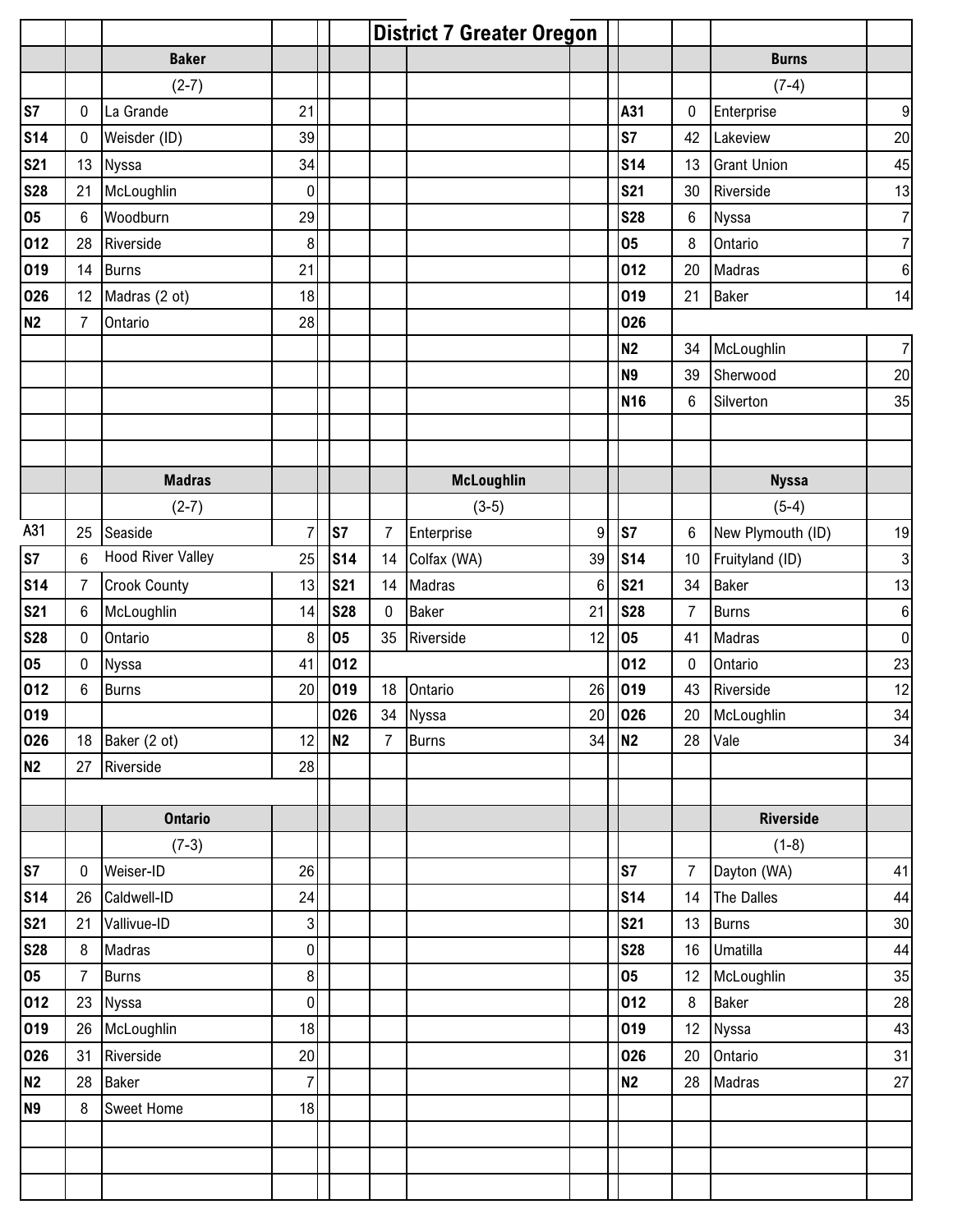|            |                  | <b>District 8</b>   |                  |                 |                  | <b>Captial League</b> |                  |                |                  |                   |                  |
|------------|------------------|---------------------|------------------|-----------------|------------------|-----------------------|------------------|----------------|------------------|-------------------|------------------|
|            |                  | <b>Cascade</b>      |                  |                 |                  | <b>Dallas</b>         |                  |                |                  | <b>Molalla</b>    |                  |
|            |                  | $(6-2)$             |                  |                 |                  | $(6-3)$               |                  |                |                  | $(0-8)$           |                  |
| S7         | $\overline{7}$   | St. Helens          | 35               | S7              | 31               | Central               | 19               | S7             | $\bf{0}$         | <b>The Dalles</b> | 32               |
| <b>S14</b> | 38               | Marist              | 10               | <b>S14</b>      | 21               | Phoenix               | $\overline{7}$   | <b>S14</b>     | 6                | Sherwood          | 42               |
| <b>S21</b> | 35               | <b>Sweet Home</b>   | $\overline{7}$   | <b>S21</b>      | 30               | Woodburn              | 13               | <b>S21</b>     |                  |                   |                  |
| <b>S28</b> | 52               | Molalla             | $\pmb{0}$        | <b>S28</b>      | 9                | <b>Sweet Home</b>     | 28               | <b>S28</b>     | 0                | Cascade           | 52               |
| 05         | 19               | <b>Dallas</b>       | $\,8\,$          | 05              | 8                | Cascade               | 19               | 05             | 0                | Silverton         | 52               |
| 011        | 35               | North Marion        | 0                | 011             | 55               | Molalla               | 20               | 011            | 20               | <b>Dallas</b>     | 55               |
| 019        |                  |                     |                  | 019             | 26               | North Marion          | $\mathbf 0$      | 019            | $\,8\,$          | Woodburn          | 41               |
| 026        | 15               | Silverton           | 20               | 026             | 17               | Kennedy               | 14               | 026            | $\overline{7}$   | North Marion      | 20               |
| N2         | 28               | Woodburn            | 15               | <b>N2</b>       | 28               | Silverton             | 33               | <b>N2</b>      | $\mathbf 0$      | <b>Sweet Home</b> | 36               |
|            |                  |                     |                  |                 |                  |                       |                  |                |                  |                   |                  |
|            |                  | <b>North Marion</b> |                  |                 |                  |                       |                  |                |                  | <b>Silverton</b>  |                  |
|            |                  | $(2-6)$             |                  |                 |                  |                       |                  |                |                  | $(7-1, 10-2)$     |                  |
| S7         | 21               | Sherwood            | 12               |                 |                  |                       |                  | S7             | 13               | Rainier           | $6 \overline{6}$ |
| <b>S14</b> | $6\phantom{1}$   | Philomathm (ot)     | $\boldsymbol{9}$ |                 |                  |                       |                  | <b>S14</b>     | 35               | Estacada          | 13               |
| <b>S21</b> | 0                | Silverton           | 8                |                 |                  |                       |                  | <b>S21</b>     | $\,8\,$          | North Marion      | 0                |
| <b>S28</b> | 13               | Woodburn            | 42               |                 |                  |                       |                  | <b>S28</b>     |                  |                   |                  |
| 05         | 6                | Sweet Home          | 21               |                 |                  |                       |                  | 05             | 52               | Molalla           | $\overline{0}$   |
| 011        | $\boldsymbol{0}$ | Cascade             | 35               |                 |                  |                       |                  | 011            | 14               | Woodbirn          | 0                |
| 019        | $\mathbf{0}$     | <b>Dallas</b>       | 26               |                 |                  |                       |                  | 019            | $\boldsymbol{6}$ | <b>Sweet Home</b> | 9                |
| 026        | 20               | Molalla             | $\overline{7}$   |                 |                  |                       |                  | 026            | 20               | Cascade           | 15               |
| N2         |                  |                     |                  |                 |                  |                       |                  | <b>N2</b>      | 33               | Dallas            | 28               |
|            |                  |                     |                  |                 |                  |                       |                  | N <sub>9</sub> | 18               | St. Helens        | 14               |
|            |                  |                     |                  |                 |                  |                       |                  | <b>N16</b>     | 35               | <b>Burns</b>      | $6 \overline{6}$ |
|            |                  |                     |                  |                 |                  |                       |                  | <b>N23</b>     |                  | 19 Newport        | 0                |
|            |                  |                     |                  |                 |                  |                       |                  | <b>N30</b>     | 6                | Reedsport         | 26               |
|            |                  |                     |                  |                 |                  |                       |                  |                |                  |                   |                  |
|            |                  | <b>Stayton</b>      |                  |                 |                  | <b>Sweet Home</b>     |                  |                |                  | Woodbuirn         |                  |
|            |                  |                     |                  |                 |                  | $(7-1, 8-2)$          |                  |                |                  | $(5-4)$           |                  |
|            |                  |                     |                  | S7              | 47               | Seaside               | 20               | S7             | 26               | La Salle          | $6 \mid$         |
|            |                  |                     |                  | <b>S14</b>      | 27               | Central               | 23               | <b>S14</b>     | 39               | Gladstone         | 24               |
|            |                  | <b>No</b>           |                  | <b>S21</b>      | $\overline{7}$   | Cascade               | 35               | <b>S21</b>     | 13               | <b>Dallas</b>     | 30               |
|            |                  |                     |                  | <b>S28</b>      | 28               | <b>Dallas</b>         | 8                | <b>S28</b>     | 42               | North Marion      | 13               |
|            |                  | <b>Team</b>         |                  | 05              | 21               | North Marion          | 6                | 05             | 29               | <b>Baker</b>      | $6 \mid$         |
|            |                  |                     |                  | 012             |                  |                       |                  | 011            | $\pmb{0}$        | Silverton         | 14               |
|            |                  |                     |                  | 019             | $\boldsymbol{9}$ | Silverton             | $6\phantom{1}6$  | 019            | 41               | Molalla           | 8 <sup>1</sup>   |
|            |                  |                     |                  | 026             | 20               | Woodburn (ot)         | 14               | 026            | 14               | Sweet Home (ot)   | $20\,$           |
|            |                  |                     |                  | N <sub>2</sub>  | 36               | Molalla               | $\boldsymbol{0}$ | N <sub>2</sub> | 15               | Cascade           | 28               |
|            |                  |                     |                  | N <sub>9</sub>  | 18               | Ontario               | 8                |                |                  |                   |                  |
|            |                  |                     |                  | N <sub>16</sub> | 12 <sup>°</sup>  | Reedsport             | 22               |                |                  |                   |                  |
|            |                  |                     |                  |                 |                  |                       |                  |                |                  |                   |                  |
|            |                  |                     |                  |                 |                  |                       |                  |                |                  |                   |                  |
|            |                  |                     |                  |                 |                  |                       |                  |                |                  |                   |                  |